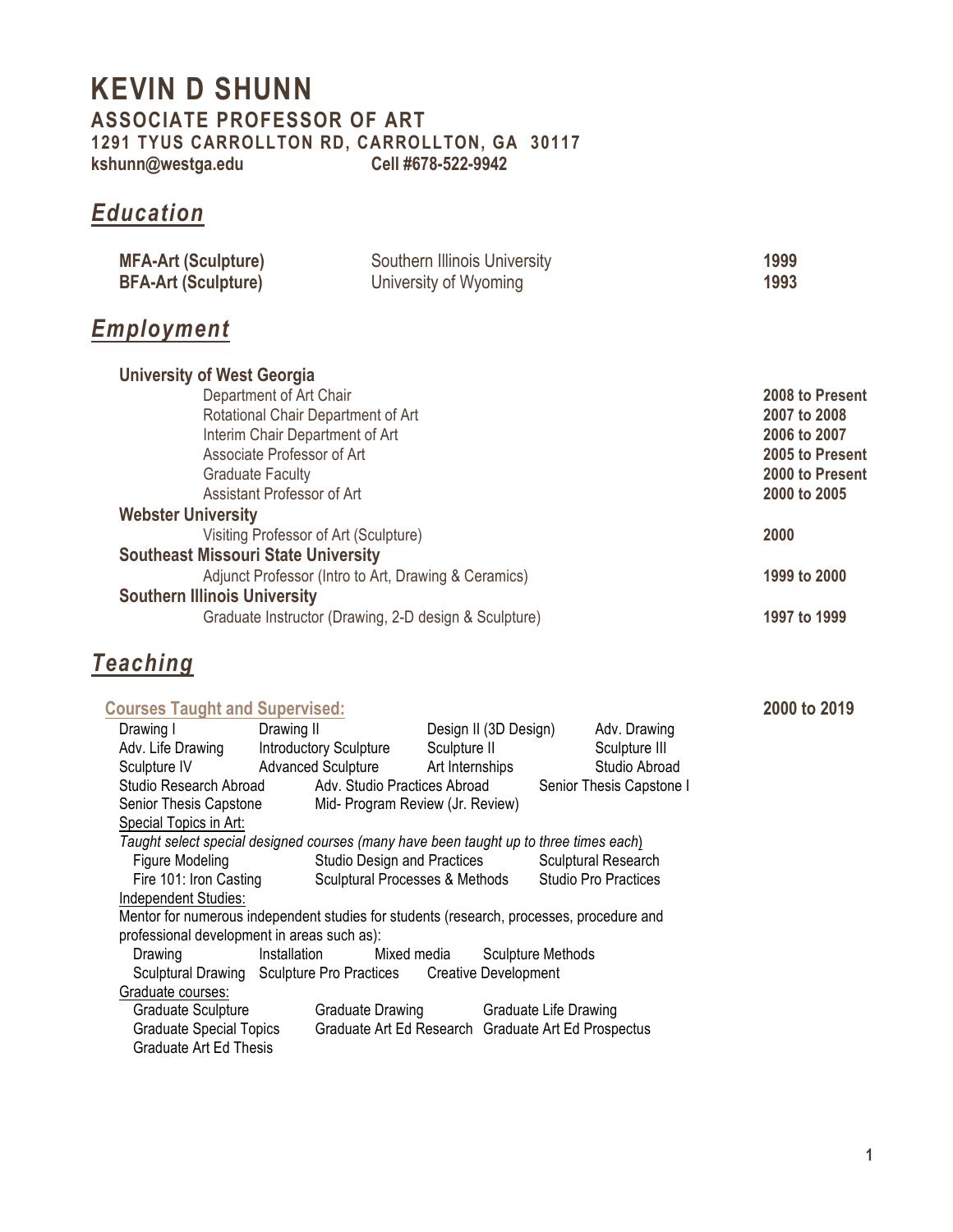#### **Course and Program Development in Sculpture and Beyond**

As the most senior faculty in Sculpture, I have lead all program and course developments, course creations and all course modifications related to sculpture over the last 19 years (Art 3901, Art 3902, 3903, Art 4903 Art 4904 and Art 5905). Additionally, I facilitated course development and modifications for Art 1009 prior to 2010. I have created a number of Art 4985 special topics courses for sculpture students and for all art majors focused on professional development through creative and studio practice developments. I have also instructed graduate courses in Art Education and facilitated Interior Design classes and students until the programs were phased out. I have directly and indirectly facilitated all departmental program and course modifications and additions since 2006 by creating, advising and helping my art colleagues throughout the process. This also includes the significant and comprehensive curriculum overhaul for the BA and BFA degree programs in 2008 (resulting in a complete curriculum overhaul of all art programs). Lastly, over the last two years I have lead the development of the proposed MFA degree program and courses, which is currently working its way through university committees.

In 2011, I wrote and supervised the development and creation of The Department of Art Student Handbook. The Art Student Handbook is a 140-page booklet outlining stepping stones and procedures critical to all art students from freshman year through graduation.

#### **Thesis Exhibitions/Presentations**

#### **Undergraduate Capstone Committees and Senior Thesis Exhibitions/Presentations**

Since 2005, I have supported student development and professional growth outside of the regular classroom experiences as a member of over 100 Senior Exhibition Committees or Senior Capstone Thesis Committees **Selected Senior Capstone Thesis Committees:**

| Johnnie Perkins (20)     | Jeanne Abernathy (19)    | Logan Mann (19)       | Michal Azura (19)         |
|--------------------------|--------------------------|-----------------------|---------------------------|
| Paige Burton (19)        | Katie Lowe (18)          | Min Kyu Kim (17)      | Janae Hightower (17)      |
| Jessica Edwards (17)     | Lauren Koch (16)         | Raven Hill (16)       | Ashley Denney (16)        |
| Hannah Kinna (15)        | Samantha Harris (14)     | Daniel McMillan (15)  | Tom Hays (10) & (14)      |
| Kyung Hee Im (14)        | Larinda Wilken (14)      | Micheal LeBlanc (13)  | Amanda Weaver (13)        |
| Daniel Walston (13)      | Donna Hoyle (13)         | Katherine Prince (13) | Brittany Vernon-Mask (12) |
| Sarah Miller (12)        | Mary Schanzle-Stack (11) | Lauren Nelson (11)    | Chris Bentley (11)        |
| Sunday Richie (11)       | Barbie Klimaszewski (11) | Kristy Gamble (11)    | Kristen Greene (11)       |
| Laura Grace-Price (11)   | Alison Garrett (10)      | Nicole Hale (10)      | Andrea Curvin (10)        |
| Jamie Higgs (10)         | Albert Jones (09)        | Cherry Brown (10)     | Ophelia Woodham (10)      |
| Angela Lindsey (10)      | Marcella Kuykendall (10) | Alicia Wilson (09)    | Jennifer Mercier (09)     |
| Tiffani Bridges (09)     | Elizabeth Weatherby (09) | Melissa Craven (09)   | Jennifer Heineman (09)    |
| Jennifer Hooper (09)     | Travis Overstreet (09)   | Georgia White (09)    | Caleb Plattner (09)       |
| Margaret Adams (08)      | Shelley Rainey (08)      | Tracey Anderson (08)  | Amanda Campbell (08)      |
| Samantha Bishop (08)     | Sheena Daniels (08)      | April Jiles (08)      | Veronica Mayo (08)        |
| Hope Mullins (08)        | Jennifer Smith (08)      | Megan Seigler (08)    | Jennifer Witcher (08)     |
| Naresia Pauly (08)       | Samantha Grenier (08)    | Jeb Smith (08)        | Pete Ogilvie (07)         |
| Jennifer Williams (07)   | Sunay Tamashev (06)      | Lauren Godwin (06)    | Deborah Landry (06)       |
| Shawn Spillman (06)      | James P. Spradley (06)   | Brooke Duncan (05)    | Jennifer Sattler (05)     |
| Emily Fisher (06)        | Bryan Rasmussen (05)     | Leah Pettaway (05)    | Jessica Snyder (05)       |
| Sara Pallesen (05)       | Erin Oliver (05)         | Aubre Shoemaker (04)  | Brent Green (04)          |
| Casey Westbrook (04)     | Jeremy Brooks (04)       | Amy Sudduth (03)      | Soukie Phovixay (03)      |
| Catherine Chambless (03) | Rebecca Stettler (02)    | James Rhea (01)       | Paige Burkhalter (01)     |

#### **Graduate Advising and Thesis Committees**

Supported graduate student's development and professional growth as an advisor and member of over 10 Graduate Thesis Committees (M.Ed. in Art Education program terminated in 2015).

# **Selected Graduate Thesis Committees**<br>Lisa Fell (14) Chad Loftin (14)

Gayle Maglione (13) Dustin Ross (11) Melody Chambers (11) Julie Teague (11) Pamela Ford Smith (09) Howard Summers (08) Carissa Green (04)

Chad Loftin (14) Stephanie Norton (13) Eula Faye Byrd (13)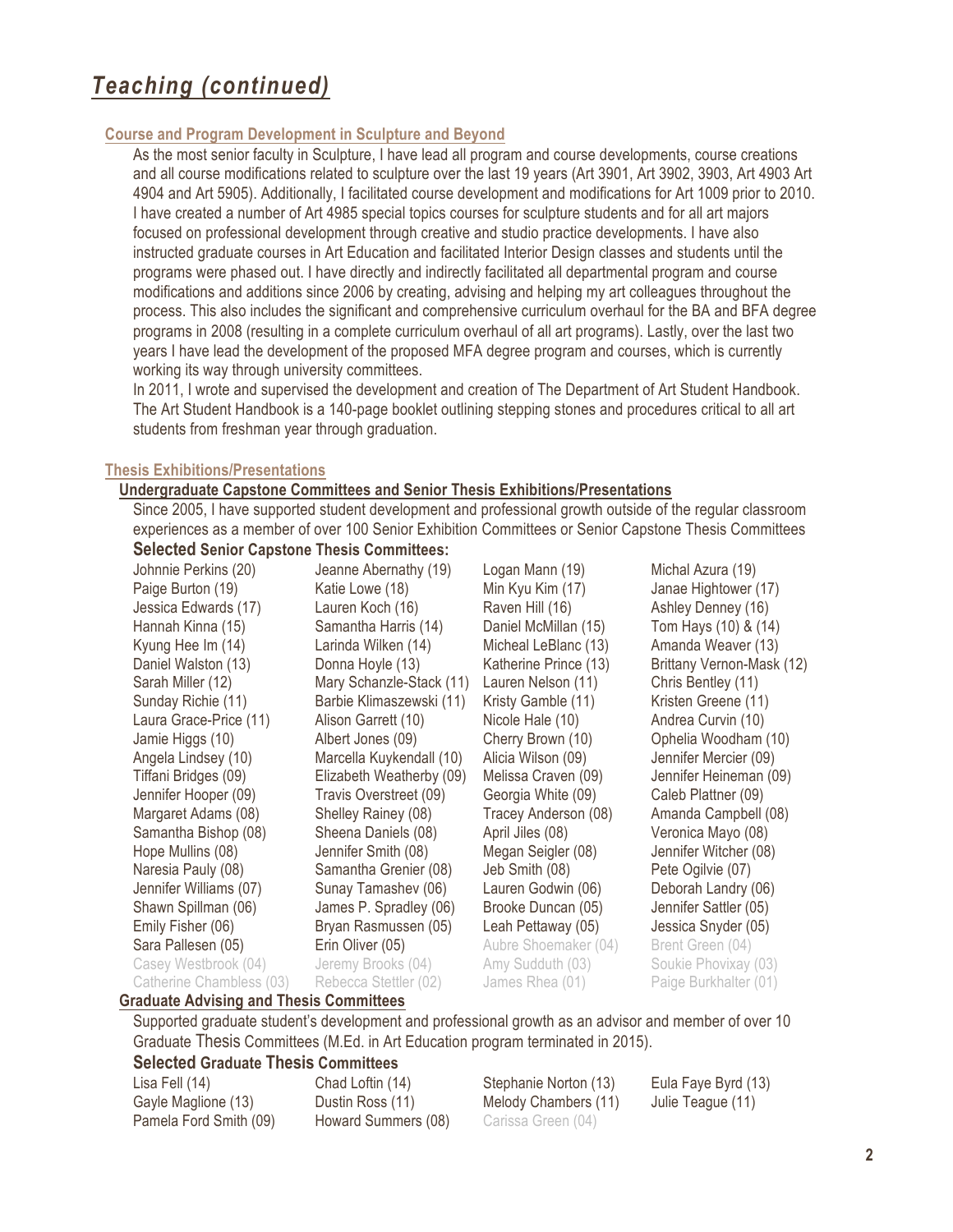#### **UWG Student Additional Instruction Directed:**

| Instruction of students working on projects for professional development outside of regularly scheduled courses |                  |
|-----------------------------------------------------------------------------------------------------------------|------------------|
| 2019 National Conference on Cast Iron Art                                                                       | Spring 2019      |
| Directed six undergraduate sculpture students through operations of a continuous tap                            |                  |
| cupola for casting iron. UWG Sculpture program selected to present and demonstrate                              |                  |
| the operations of the continuous tap cupola at Sloss Furnaces Historical Landmark                               |                  |
| Birmingham, Alabama (50 plus universities and over 500 in attendance).                                          |                  |
| Bell-Kiln for Ceramic Shell Burnout (Design, Construction & Installation)                                       | Spring 2012      |
| Directed six undergraduate students through the design, development and construction of                         |                  |
| a hydraulic lift, Bell-Kiln for ceramic shell mold burnout process, which is currently utilized                 |                  |
| at VAB.                                                                                                         |                  |
| <b>Ceramic Shell Studio (Design and Installation)</b>                                                           | Spring 2012      |
| Directed six undergraduate students through the design, development and installation of                         |                  |
| an industrial ceramic shell mixer and fluidized beds for ceramic shell mold making, which                       |                  |
| is currently utilized at VAB.                                                                                   |                  |
| 2011 National Conference on Cast Iron Art                                                                       | Spring 2011      |
| Student Built Cupola Contest (faculty sponsor: supervised design & construction) for ten                        |                  |
| UWG Sculpture students through the operations, design, construction & operations of a                           |                  |
| 10" continuous tap cupola which they presented and operated as part of the                                      |                  |
| conference's Student Built Cupola Contest at Sloss Furnaces Historical Landmark                                 |                  |
| Birmingham, Alabama, (40+ universities and over 350 in attendance).                                             |                  |
| 2009 National Conference on Cast Iron Art                                                                       | Spring 2009      |
| Student Built Cupola Contest (faculty sponsor: supervised design & construction) for nine                       |                  |
| undergraduate students through the design, development and construction of a 10"                                |                  |
| cupola, which they presented and operated as part of the conference's Student Built                             |                  |
| Cupola Contest at Sloss Furnaces Historical Landmark in Birmingham, AL. UWG                                     |                  |
| sculpture students won the Fastest Operating Cupola and the Most Metal Produced                                 |                  |
| Awards.                                                                                                         |                  |
| 2009 National Conference on Cast Iron Art                                                                       | Spring 2009      |
| Directed eight undergraduate students through operations of a continuous tap cupola for                         |                  |
| casting iron. UWG sculpture program presented and demonstrated the operations of the                            |                  |
| continuous tap cupola at Sloss Furnaces Historical Landmark                                                     |                  |
| Birmingham, Alabama (40+ universities and more than 500 in attendance).                                         |                  |
| <b>Advanced Student Field Trip to Atlanta Zoo</b>                                                               | Spring 2009      |
| Arranged for Advanced Figure Modeling students in Art 4985 to experience modeling                               |                  |
| animal forms at the Atlanta Zoo.                                                                                |                  |
| 2007 Southern Conference on Cast Iron Art                                                                       | Spring 2007      |
| Student Built Cupola Contest (faculty sponsor: supervised design & construction) for                            |                  |
| nine undergraduate students through the design, development and construction of a 10"                           |                  |
| cupola, which they presented and operated as part of the conference's Student Built                             |                  |
| Cupola Contest at Sloss Furnaces Historical Landmark in Birmingham, Alabama. UWG                                |                  |
| sculpture students won the Most Metal Produced Award.                                                           |                  |
| 2007 Southern Conference on Cast Iron Art                                                                       | Spring 2007      |
| Directed eight undergraduate students through operations of a continuous tap cupola for                         |                  |
| casting iron. UWG sculpture Program presented and demonstrated the operations of the                            |                  |
| cupola at Sloss Furnaces Historical Landmark, Birmingham, Alabama, (50+ universities                            |                  |
| and more than 500 in attendance).                                                                               |                  |
| <b>Advanced Student field trip to Atlanta Zoo</b>                                                               | <b>Fall 2008</b> |
| Arranged for Advanced Figure Modeling students in Art 4985 to experience modeling                               |                  |
| animal forms at the Atlanta Zoo.                                                                                |                  |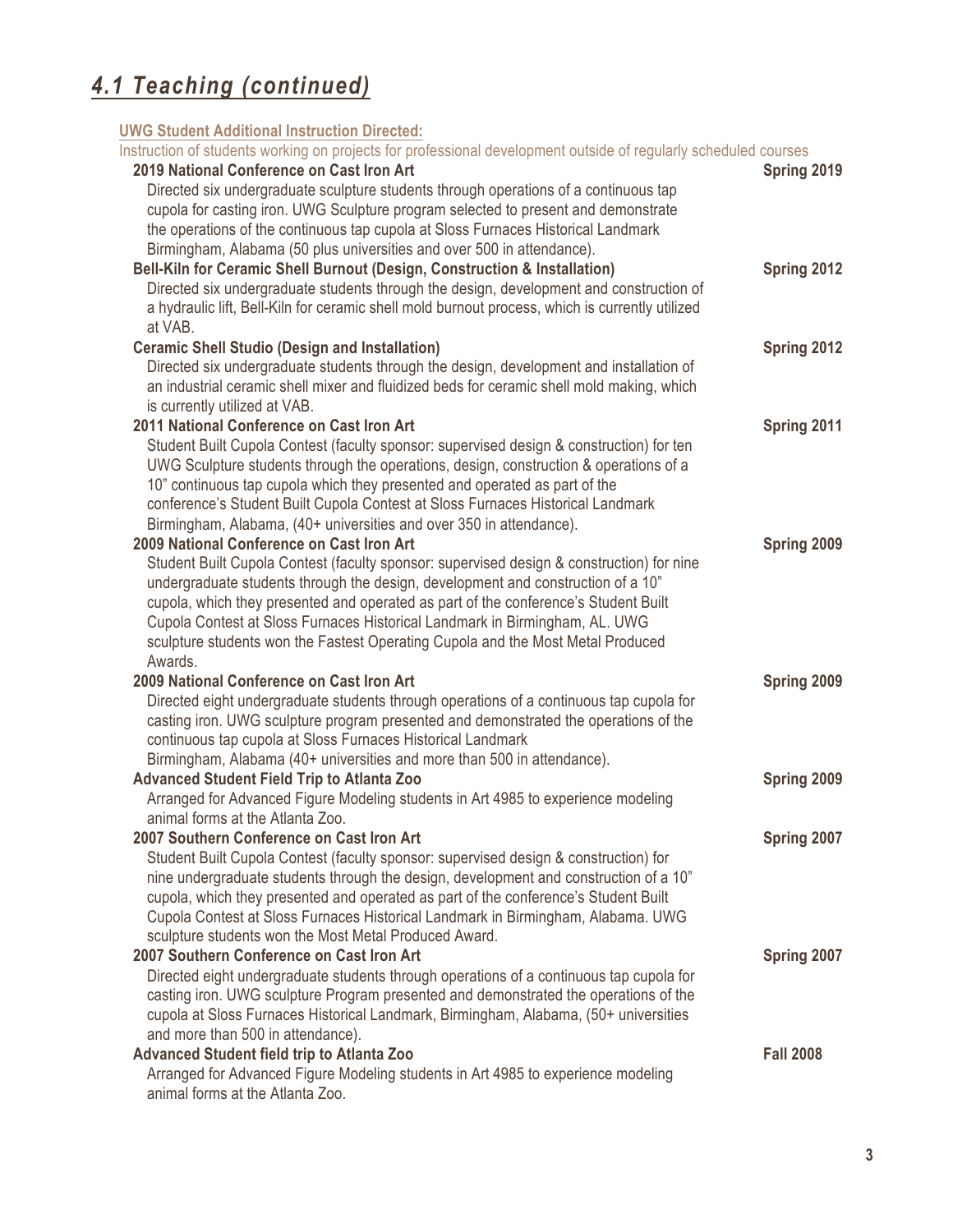| <b>UWG Student Additional Instruction Directed (continued):</b>                                                                                                  |                  |
|------------------------------------------------------------------------------------------------------------------------------------------------------------------|------------------|
| <b>Ceramic Shell Studio Equipment</b>                                                                                                                            | Fall 2007 & 2009 |
| Directed five undergraduate students through the design, development and construction of                                                                         |                  |
| a ceramic shell mixer and fluidized beds utilized in Art Annex for 5+ years.                                                                                     |                  |
| 2005 Southern Conference on Cast Iron Art                                                                                                                        | Spring 2005      |
| Directed eleven undergraduate students through operations of a one-of-a-kind continuous                                                                          |                  |
| and intermittent cupola for casting iron. UWG sculpture then presented and demonstrated                                                                          |                  |
| the operations of the cupola at Sloss Furnaces Historical Landmark,                                                                                              |                  |
| Birmingham, Alabama (65+ universities and over 750 in attendance).                                                                                               |                  |
| 2005 Southern Conference on Cast Iron Art                                                                                                                        | Spring 2005      |
| Inaugural Student Built Cupola Contest (faculty sponsor: supervised design & construction)                                                                       |                  |
| for nine undergraduate students through the design, development and construction of a 10",                                                                       |                  |
| which they presented and operated as part of the conference's Student Built Cupola Contest                                                                       |                  |
| at Sloss Furnaces Historical Landmark in Birmingham, Alabama. UWG sculpture students                                                                             |                  |
| won the Fastest Operating Cupola Award.                                                                                                                          |                  |
| 2003 Southern Conference on Cast Art                                                                                                                             | Spring 2003      |
| Directed twelve plus undergraduate students through operations of a one-of-a-kind continuous and                                                                 |                  |
| intermittent tap cupola for casting iron. UWG then presented and demonstrated the operations of the                                                              |                  |
| cupola at Sloss Furnaces Historical Landmark, Birmingham, Alabama (45+ universities and 350+ in                                                                  |                  |
| attendance).                                                                                                                                                     |                  |
| 4th International Conference on Contemporary Cast Iron Art<br>Directed eight undergraduate students through the design, construction and operations of a one-of- | Spring 2002      |
| a-kind continuous and intermittent cupola for casting iron. Students then presented and                                                                          |                  |
| demonstrated the operations of the cupola to an international audience at the 4 <sup>th</sup> International                                                      |                  |
| Conference in Trenton, New Jersey, at Grounds for Sculpture.                                                                                                     |                  |
| Spring Informal held at Sloss Furnaces Historical                                                                                                                | Spring 2001      |
| Directed undergraduate students through the process of demonstrating and operating the continuous tap                                                            |                  |
| cast iron cupola at the Spring Informal held at Sloss Furnaces Historical Landmark in Birmingham,                                                                |                  |
| Alabama, (15+ universities around the southern region attended).                                                                                                 |                  |

#### **Selected Students Accepted into Graduate Programs**

Over 20 UWG students that I have directly worked with have been accepted or completed terminal degrees in Studio (MFA) at:

Arizona State University University of Arkansas University of Maryland College Park University of Massachusetts Amherst Southern Illinois University Carbondale Southern Illinois University Edwardsville Kansas State University University of North Texas Texas Woman's University West Virginia University SCAD University of South Carolina University of West Georgia New Jersey City University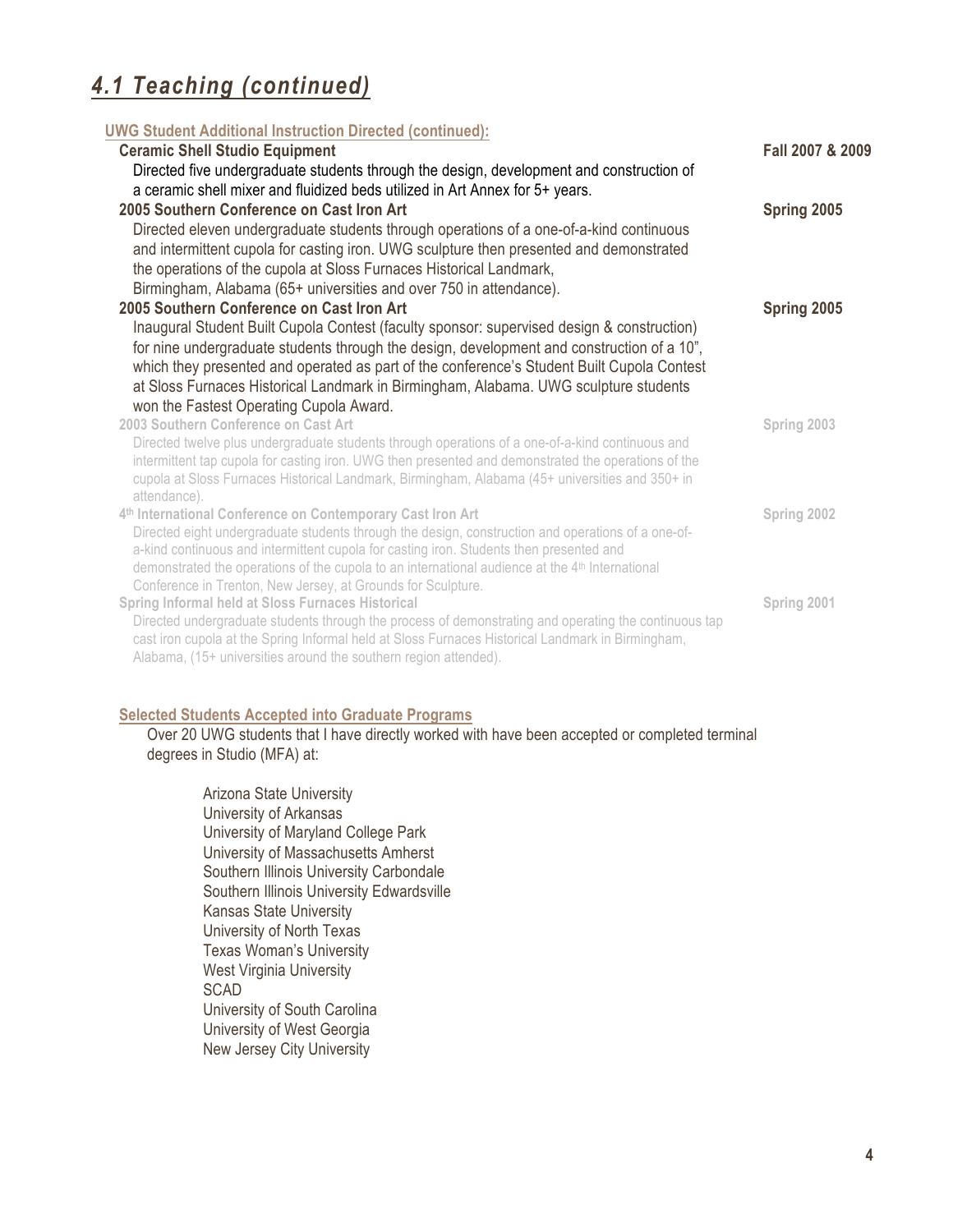#### **Selected Coordination of Visiting Artists in Sculpture**

Selected visiting artists, demonstrators or instructors that presented for and critiqued UWG Students in and out of sculpture courses/program.

| Mary Bates Neubauer                        | Presidential Professor, Arizona State University, AZ                                                                                 | 2018-19      |
|--------------------------------------------|--------------------------------------------------------------------------------------------------------------------------------------|--------------|
| Allen Peterson                             | Kennesaw State University, Atlanta, GA                                                                                               | 2017         |
| Tom and Linda Walsh                        | Professor Emeritus, San Jose, CA                                                                                                     | 2016         |
| Chris Sancomb                              | Instructor, RISD, Rhode Island                                                                                                       | 2015         |
| <b>Thad Duhigg</b>                         | Professor, SIUE, Edwardsville, IL                                                                                                    | 2015         |
| <b>Ted Uran</b>                            | Professor, SCC, Scottsdale, AZ                                                                                                       | 2014         |
| Noah Kirby                                 | Senior Lecturer, Washington University St. Louis, MO                                                                                 | 2014         |
|                                            |                                                                                                                                      | 2014         |
| <b>Allison Ouellette-Kirby</b><br>Dan Hunt | Professor, St. Charles Community College, St. Charles, MO                                                                            | 2014         |
|                                            | Professor, Kansas State University Manhattan, KS                                                                                     |              |
| Elizabeth Kronfield                        | Professor, RIT, Rochester, NY                                                                                                        | 2014         |
| Tom and Linda Walsh                        | Professor Emeritus, San Jose, CA                                                                                                     | 2013         |
| Maria Sarmiento                            | Artist, Instructor, Kennesaw State Univ, Kennesaw, GA                                                                                | 2013         |
| <b>Kurt Dyrhaug</b>                        | Associate Professor, Lamar University, TX                                                                                            | 2013         |
| Dan Hunt                                   | Professor, Kansas State University Manhattan, Kansas                                                                                 | 2012         |
| <b>Isaac Duncan</b>                        | Artist, Chattanooga, TN                                                                                                              | 2012         |
| Jonathan Brilliant                         | Artist, Raleigh, NC                                                                                                                  | 2012         |
| <b>Phil Proctor</b>                        | Artist, Nucleus Sculpture Studio LLC. Atlanta, GA                                                                                    | 2011         |
| <b>Patrick Toups</b>                       | Artist, Atlanta, GA                                                                                                                  | 2011         |
| <b>Kristy Summers</b>                      | Assistant Professor, U of Alaska, Anchorage, AK                                                                                      | 2011         |
| Durant Thompson                            | Associate Professor U of Miss State                                                                                                  | 2011         |
| Gordon Chandler                            | Artist, Carrollton, GA                                                                                                               | 2010         |
| Vaughn Randall                             | Assistant Professor, SUNY Cortland, Cortland, NY                                                                                     | 2010         |
| Carl Billingsley                           | Professor, ECU, NC                                                                                                                   | 2010         |
| Ken Payne                                  | Professor, Buffalo State, Buffalo, NY                                                                                                | 2010         |
| <b>Ted Uran</b>                            | Associate Professor SCC, Scottsdale, AZ                                                                                              | 2010         |
| <b>Brian Rasmussen</b>                     | Artist, Chattanooga, TN                                                                                                              | 2010         |
| James Rhea                                 | Artist, Hartford, MA                                                                                                                 | 2009         |
| Allen Peterson                             |                                                                                                                                      | 2008         |
|                                            | SCAD Atlanta, Atlanta, GA                                                                                                            | 2006         |
| George Beasley                             | BOR Professor Emeritus, Georgia State University, Atlanta, GA                                                                        |              |
| <b>William Dennisuk</b>                    | Finnish Artist and Instructor, Art School South Carelia, Finland                                                                     | 2005         |
| Dan Hunt                                   | Associate Professor, Kansas State University, Manhattan, KS                                                                          | 2005         |
| Jeff Hoger                                 | Sculptor, Panama City, FL                                                                                                            | 2005         |
| William Dennisuk<br>Juhani Järvinen        | Finnish Artist and Instructor, Art School South Carelia, Finland<br>Finnish Artist and Headmaster, Art School South Carelia, Finland | 2004<br>2004 |
| Matt Toole                                 | Sculptor, Savannah, GA                                                                                                               | 2003         |
| Rachel Wright                              | Curator, Instructor University of South Alabama in Mobile, Al                                                                        | 2002         |
| Todd Chapman                               | Sculptor, Belvidere, IL                                                                                                              | 2002         |
| Shawn Murphy                               | Sculptor, Moscow, ID                                                                                                                 | 2001         |
| Ted Uran                                   | Assistant Professor, SCC, Scottsdale, AZ                                                                                             | 2001         |
| Allen Peterson                             | Artist Sloss Metal Arts Program, Birmingham, AL                                                                                      | 2001         |
| Phil Hutzleman                             | Owner/Artist of Inferno Art Foundry, Union City, GA                                                                                  | 2001         |
| Mollie Rabiner                             | Assistant Professor, MCAD, MN                                                                                                        | 2000         |
| Andrew Marsh                               | Sculptor, Saint Louis, MO                                                                                                            | 2000         |
| <b>Emily Dixon</b>                         | Artist, Japan                                                                                                                        | 2000         |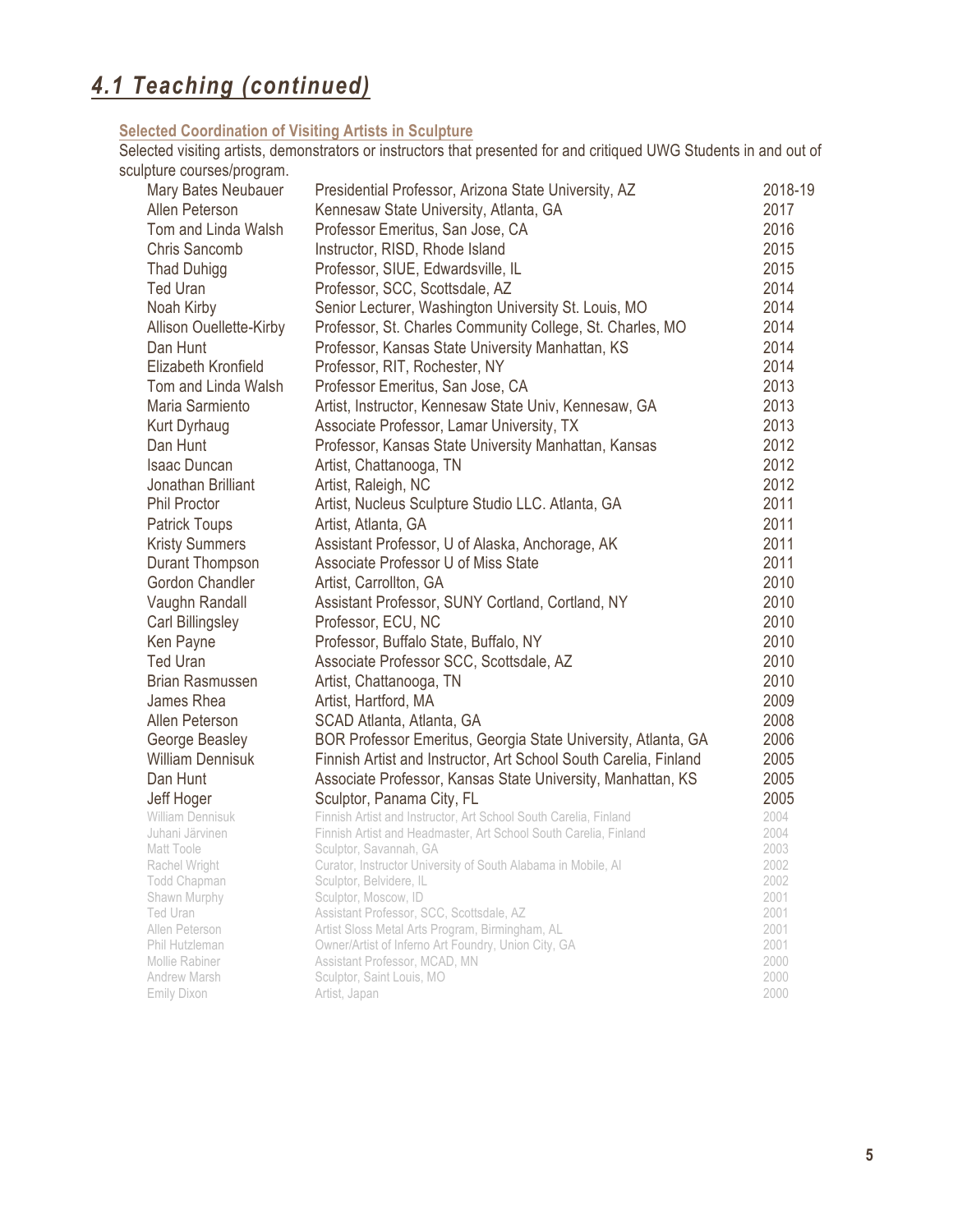| Instruction of Other Students/Staff/Faculty at Other Institutions                                                                                   |                   |
|-----------------------------------------------------------------------------------------------------------------------------------------------------|-------------------|
| <b>Scottsdale Community College</b>                                                                                                                 | <b>Nov 2017</b>   |
| Taught a Resin Bonded Sand-Molds workshop and Continuous-Tap Cupola Iron                                                                            |                   |
| Casting workshop for undergraduate and professionals.                                                                                               |                   |
| <b>Western Cast Iron Art Conference</b>                                                                                                             | <b>Nov 2016</b>   |
| Taught workshop on Resin Bonded Sand-Molds for undergraduate and                                                                                    |                   |
| graduate student and professionals.                                                                                                                 |                   |
| <b>Scottsdale Community College</b>                                                                                                                 | <b>Nov 2011</b>   |
| Taught a Resin Bonded Sand-Molds workshop and Continuous-Tap Cupola Iron                                                                            |                   |
| Casting Workshop for undergraduate and professionals.                                                                                               |                   |
| <b>Arizona State University</b>                                                                                                                     | <b>March 2014</b> |
| Taught a Resin Bonded Sand-Molds workshop and Continuous-Tap Cupola Iron                                                                            |                   |
| Casting Workshop for undergraduate and graduate students.                                                                                           |                   |
| <b>Georgia Southern University</b>                                                                                                                  | <b>March 2010</b> |
| Critique sessions with graduates & undergraduate sculpture students.                                                                                |                   |
| <b>Scottsdale Community College</b>                                                                                                                 | <b>Nov 2009</b>   |
| Taught a Resin Bonded Sand-Molds workshop and Continuous-Tap Cupola Iron                                                                            |                   |
| Casting Workshop for undergraduate and professionals.                                                                                               |                   |
| <b>Arizona State University (Iron Peeps)</b>                                                                                                        | <b>March 2008</b> |
| Iron Casting workshop and Continuous-Tap Cupola operations for graduates and                                                                        |                   |
| undergraduate students.                                                                                                                             |                   |
| <b>Southern Cast Iron Art Conference</b>                                                                                                            | April 2005        |
| Conference Chair and directed a Continuous-Tap Cupola Iron Casting workshop for                                                                     |                   |
| conference attendees and mold workshop participants.                                                                                                |                   |
| <b>San Jose State University</b>                                                                                                                    | <b>June 2005</b>  |
|                                                                                                                                                     |                   |
|                                                                                                                                                     |                   |
| Visiting Artist for summer Iron Casting workshop for undergraduates and graduates.                                                                  |                   |
| Instructed workshop on the construction and operation of the continuous-tap cupola                                                                  |                   |
| and various resin bonded sand molding techniques.                                                                                                   |                   |
| <b>Southern Illinois University Edwardsville</b>                                                                                                    | <b>Nov 2005</b>   |
| Visiting Artist which included presenting on my sculptural work and processes to                                                                    |                   |
| graduates and undergraduates. Directed a week-long Iron Casting workshop for SIUE                                                                   |                   |
| students and faculty.                                                                                                                               |                   |
| South Carelia Poly Tech, Imatra, Finland                                                                                                            | April - June 2004 |
| Instructed in Assemble Form Welding and Sculpture<br><b>Southern Cast Iron Art Conference</b>                                                       | March 2003        |
| Organized/directed mold workshops.                                                                                                                  |                   |
| <b>San Jose State University</b>                                                                                                                    | <b>June 2003</b>  |
| Visiting Artist. Iron Casting workshop for undergraduates and graduates. Instructed undergrads and                                                  |                   |
| grads on the construction and operation of the Continuous-Tap Cupola.                                                                               |                   |
| 4th International Conference on Contemporary Cast Iron Art                                                                                          | April 2002        |
| Steering Committee. Organized/Directed Mold workshops and Exhibition.<br><b>Arizona State University</b>                                            | March 2001        |
| Iron Casting workshop for undergraduates and graduates. Instructed undergrads and grads on the                                                      |                   |
| construction and operation of the Continuous-Tap Cupola.                                                                                            |                   |
| <b>Shorter College</b>                                                                                                                              | October 2001      |
| Visiting Artist. Critiqued student work and presentation on my work.                                                                                |                   |
| Kansas State University Iron Casting Workshop<br>Visiting Artist. Iron Casting workshop for undergraduates and graduates. Instructed undergrads and | 2000              |
| grads on the construction and operation of the Continuous-Tap Cupola.                                                                               |                   |
| <b>San Jose State University</b>                                                                                                                    | 2000              |
| Visiting Artist. Iron Casting workshop for undergraduates and graduates. Instructed undergrads and grads                                            |                   |
| on the construction and operation of the Continuous-Tap Cupola.                                                                                     |                   |
| <b>Arizona State University</b><br>Continuous-Tap Cupola Iron Casting workshop for graduate and undergraduate students.                             | 2000              |
| Minneapolis College of Art and Design<br>Continuous-Tap Cupola Iron Casting workshop for graduate and undergraduate students.                       | 2000              |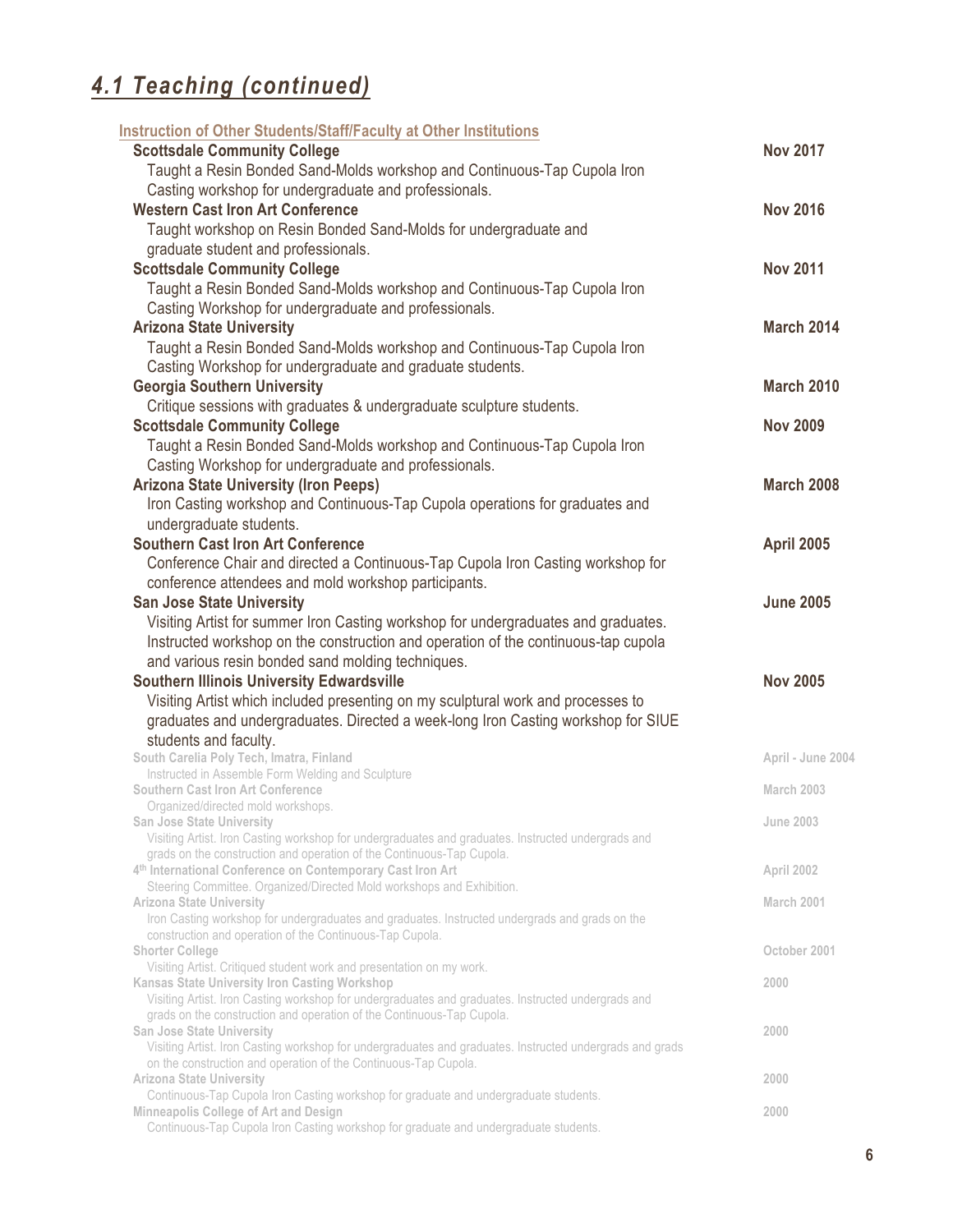## *Service*

**Committee work**

#### *University System of Georgia's Board of Regents (USG/BOR)*

| omvorsny oystem or ocorgia s Board or negents (ooolbon)                                       |         |                   |
|-----------------------------------------------------------------------------------------------|---------|-------------------|
| University System of Georgia Fine Arts Advisory Committee                                     | Member  | 2009-Present      |
| <b>University Committees</b>                                                                  |         |                   |
| <b>UWG Public Art Policy Advisory Committee</b>                                               | Member  | 2018-Present      |
| <b>UWG Outdoor Improvements Committee</b>                                                     | Member  | 2018-2019         |
| <b>UWG Chairs Academy</b>                                                                     | Member  | 2017-2018         |
| <b>UWG Academic Affairs Fee Review Committee</b>                                              | Member  | 2016-Present      |
| <b>UWG Provost Faculty Advisory Committee</b>                                                 | Member  | 2015-2016         |
| <b>UWG Barriers Team</b>                                                                      | Member  | 2015-Present      |
| <b>UWG Administrative Council</b>                                                             | Member  | 2015-Present      |
| <b>UWG LDI (Leadership Development Institute)</b>                                             | Member  | 2013-Present      |
| <b>UWG Learning Communities Committee</b>                                                     | Member  | 2013              |
| <b>UWG Building Manager (VAB)</b>                                                             |         | 2012-Present      |
| <b>UWG AVP Facilities and Campus Planning Search Committee</b>                                | Member  | 2010-2011         |
| <b>UWG Architect Selection Committee for Visual Art Building</b>                              | Member  | 2010              |
| <b>UWG Master Plan Up-date Committee</b>                                                      | Member  | 2009-2013         |
| <b>UWG Major Events Steering Committee</b>                                                    | Member  | 2009-2012         |
| <b>UWG Sculpture on Campus Committee</b>                                                      | Chair   | 2008-Present      |
|                                                                                               | Member  | 2008-2010         |
| <b>UWG Penelope Melson Society Board, Marketing Committee</b>                                 |         |                   |
| <b>UWG Teachers Education Advisory Committee</b>                                              | Member  | 2006-2010         |
| UWG Committee on Graduate Studies (GPC)/(COGS)                                                | Member  | 2006-2008         |
| <b>UWG Undergraduate Academic Policies Committee</b>                                          | Member  | 2006-2008         |
| UWG College of A & S Restructuring Committee                                                  | Member  | 2006-2007         |
| <b>UWG Energy Committee</b>                                                                   | Member  | 2005-2006         |
| <b>UWG Intellectual Properties Committee</b>                                                  | Member  | 2004-2013         |
| <b>UWG Circle K (Student organization)</b>                                                    | Advisor | 2004-2007         |
| <b>UWG Safety &amp; Risk Management Committee</b>                                             | Member  | 2003-2009         |
| <b>UWG Arboretum Committee</b>                                                                | Member  | 2001-2004         |
| University Big Night Committee (night of undergrad research)                                  | Member  | 2000-2007         |
| <b>UWG Student Big Night Awards</b>                                                           | Mentor  | 2000-2005         |
| <b>College Committees</b>                                                                     |         |                   |
| <b>COAH/COSS Art Therapy Exploratory Ad Hoc Committee</b>                                     | Member  | 2018-2019         |
| <b>COAH Chairs Evaluation Review Subcommittee</b>                                             | Member  | 2018              |
| <b>COAH Department of History Chair Search Committee</b>                                      | Member  | 2018              |
| <b>COAH Teachers Preparations Subcommittee</b>                                                | Member  | 2016-2019         |
| <b>COAH Dean Search Committee</b>                                                             | Member  | 2015-2016         |
| COAH Assistant Chair Equity Ad Hoc Committee                                                  | Member  | 2015-2016         |
| <b>COAH Branding Ad Hoc Chairs Committee</b>                                                  | Member  | 2015-2016         |
| <b>COAH Dean Review Committee</b>                                                             | Member  | 2014-2015         |
| <b>COAH Graduate Studies Committee</b>                                                        | Member  | 2013-Present      |
| <b>COAH Study Abroad Committee</b>                                                            | Member  | 2012-Present      |
| COAH Committee on Intercollegiate Collaboration                                               | Chair   | 2011-2012         |
| COE PAL (Program Assessment Leaders) Committee                                                | Member  | 2010-2017         |
| <b>COAS Fund Raising Committee</b>                                                            | Member  | 2010-2011         |
|                                                                                               | Member  |                   |
| COAS Dean of A&S Orientation/Advisory Committee<br><b>COAS Resource Allocation Task Force</b> | Member  | 2009-2010<br>2009 |
|                                                                                               |         |                   |
| COAS Dean of A&S Search Committee                                                             | Member  | 2008-2009         |
| <b>COAS Chairs Council</b>                                                                    | Member  | 2006-2010         |
| <b>COAS Arts Administration Exploratory Committee</b>                                         | Member  | 2005-2006         |
| COAS Dean of A&S Chairs Advisory Committee                                                    | Member  | 2005-2006         |
| <b>COAS Faculty Advisory Committee</b>                                                        | Member  | 2002-2004         |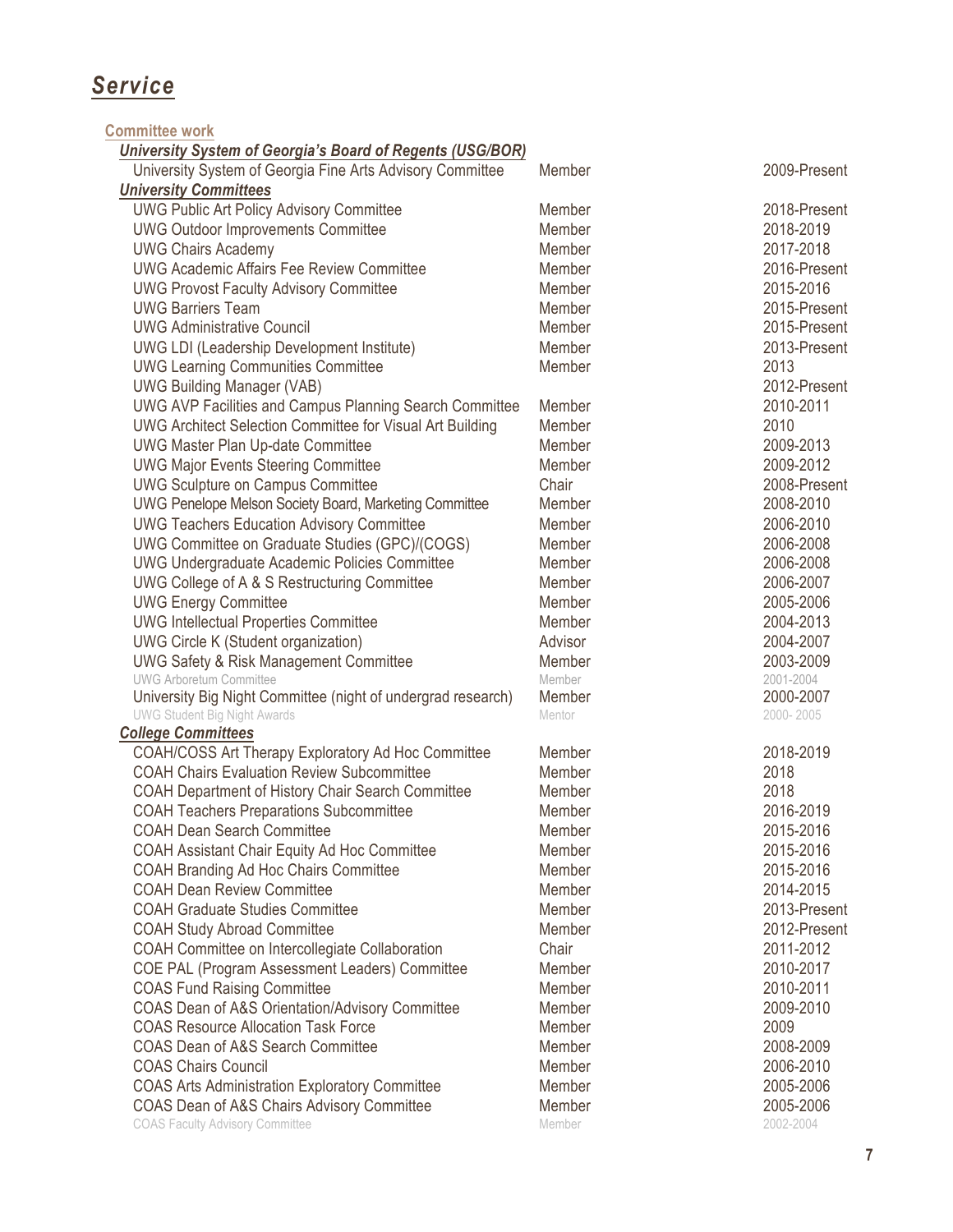## *Service (continued)*

#### *Departmental Committees*

| Department of Art Studio Technician Search Committee                                                                                      | Chair                  | 2015                   |
|-------------------------------------------------------------------------------------------------------------------------------------------|------------------------|------------------------|
| Department of Art Finnish Study Abroad Program                                                                                            | Developed and Directed | 2014                   |
| Department of Art Sculpture Lecturer Faculty Search                                                                                       | Member                 | 2013                   |
| Department of Art NASAD & SACSOCS                                                                                                         | Chair/Representative   | 2011-Present           |
| Department of Art 3D Foundation Faculty Search Committee                                                                                  | Member                 | 2008-2009              |
| Department of Art DECO Student Group (Interior Design)                                                                                    | Advisor                | 2008-2010              |
| Department of Art Student Advisory Board                                                                                                  | Chair                  | 2007-Present           |
| Department of Art (All Standing and Ad Hoc) Committees                                                                                    | Advisor                | 2006-Present           |
| Department of Art Sculpture Limited-Term Instructor Search                                                                                | Member                 | 2006                   |
| Department of Art Ceramics Faculty Search Committee                                                                                       | Chair                  | 2005-2006              |
| Department of Art NASAD Self-Study Committee                                                                                              | Chair                  | 2005-2006              |
| Department of Art Chair Search Committee                                                                                                  | Member                 | <b>Fall 2005</b>       |
| Department of Art Chair Search Committee                                                                                                  | Member                 | 2004-2005              |
| Department of Art Graduate Thesis Exhibition Committees                                                                                   | Member & Advisor       | 2000-2014              |
| Undergraduate Senior & Thesis Exhibition Committees                                                                                       | Member & Advisor       | 2000-Present           |
| Department of Art Faculty Promotion/Reviews                                                                                               | Chair/Member           | 2005-Present           |
| Professors:                                                                                                                               |                        |                        |
| Debrah Santini, Eilis Crean, Clint Samples, David Collins                                                                                 |                        |                        |
| Associate Professors:                                                                                                                     |                        |                        |
| Jason Swift, Mark Schoon, Casey McGuire, Joey Hannaford, Rita Tekippe, Perry Kirk, Ozzie Binnon                                           |                        |                        |
| <b>Assistant Professors:</b>                                                                                                              |                        |                        |
| Bryan Perry, Nathan Rees, John Morris, Myda lamiceli, Sanwon Sohn, James Odonnell, Heather Vinson, Erin Johnson,                          |                        |                        |
| Cassie Hester, Rebecca Reynolds, David Webster, Mary Sheesley, Elizabeth Morton                                                           |                        |                        |
| Lecturers/Senior Lecturers:                                                                                                               |                        |                        |
| Perry Kirk, Erin Dixon, Ryan Lamfers, Stephanie Smith                                                                                     |                        |                        |
|                                                                                                                                           |                        |                        |
|                                                                                                                                           |                        |                        |
| Limited-Term Faculty:                                                                                                                     |                        |                        |
| Maria Lundin, Ashan Pridgon, Alexandra Ingle, Steven Morrison, Tammy Cline, Ricky Warren, Angus Gallaway, Kevin                           |                        |                        |
| Rutherford, Angela Turberville, Richard Hill, David Short, Mary Anne Dougan,                                                              |                        |                        |
| Department of Art Chair Search Committee                                                                                                  | Member<br>Chair        | 2003-2004<br>2003-2005 |
| Department of Art Scholarship Committee<br>Department of Art Scholarship Committee                                                        | Member                 | 2000-2002              |
| <b>Professional Service</b>                                                                                                               |                        |                        |
| Mid-South Sculpture Alliance Board of Directors                                                                                           | Member                 | 2013-2016              |
| Nominated and voted in as a member of the Board                                                                                           |                        |                        |
| Created original wolf for Howl for UWG                                                                                                    |                        | 2012                   |
| A university and community project supporting scholarships                                                                                |                        |                        |
| Outside Professional Evaluator for Promotion and Tenure                                                                                   |                        | 2011& 2014             |
| Boise State Dept. of Art, Design & Visual Studies                                                                                         |                        |                        |
| Northern Arizona University School of Art                                                                                                 |                        |                        |
| 2007 Southern Conference on Cast Iron Art                                                                                                 | Conference Advisor     | 2007                   |
| 2005 Southern Conference on Cast Iron Art                                                                                                 | Conference Chair       | 2005                   |
|                                                                                                                                           |                        |                        |
| Authored over 280 professional letters of support                                                                                         |                        | Ongoing                |
| Letters of support for professional colleagues, alumni & students                                                                         |                        |                        |
| <b>Community Service</b><br><b>Carrollton Art Takeover Committee</b>                                                                      | Member                 | 2018-2019              |
|                                                                                                                                           |                        |                        |
| Carroll County School Board 2010 Budget Meeting<br>Presented "the Importance of Art in Modern Education"                                  | Presenter              | 2010                   |
|                                                                                                                                           |                        |                        |
| Habitat for Humanity (volunteer with construction and fundraising events)<br>2006-Present                                                 |                        |                        |
|                                                                                                                                           |                        | 2003-2005              |
| CHS Performing Arts Program (set design and construction)<br>Carrollton Sertoma Club<br>Collaborated on Design for Drug Awareness Project |                        | 2001                   |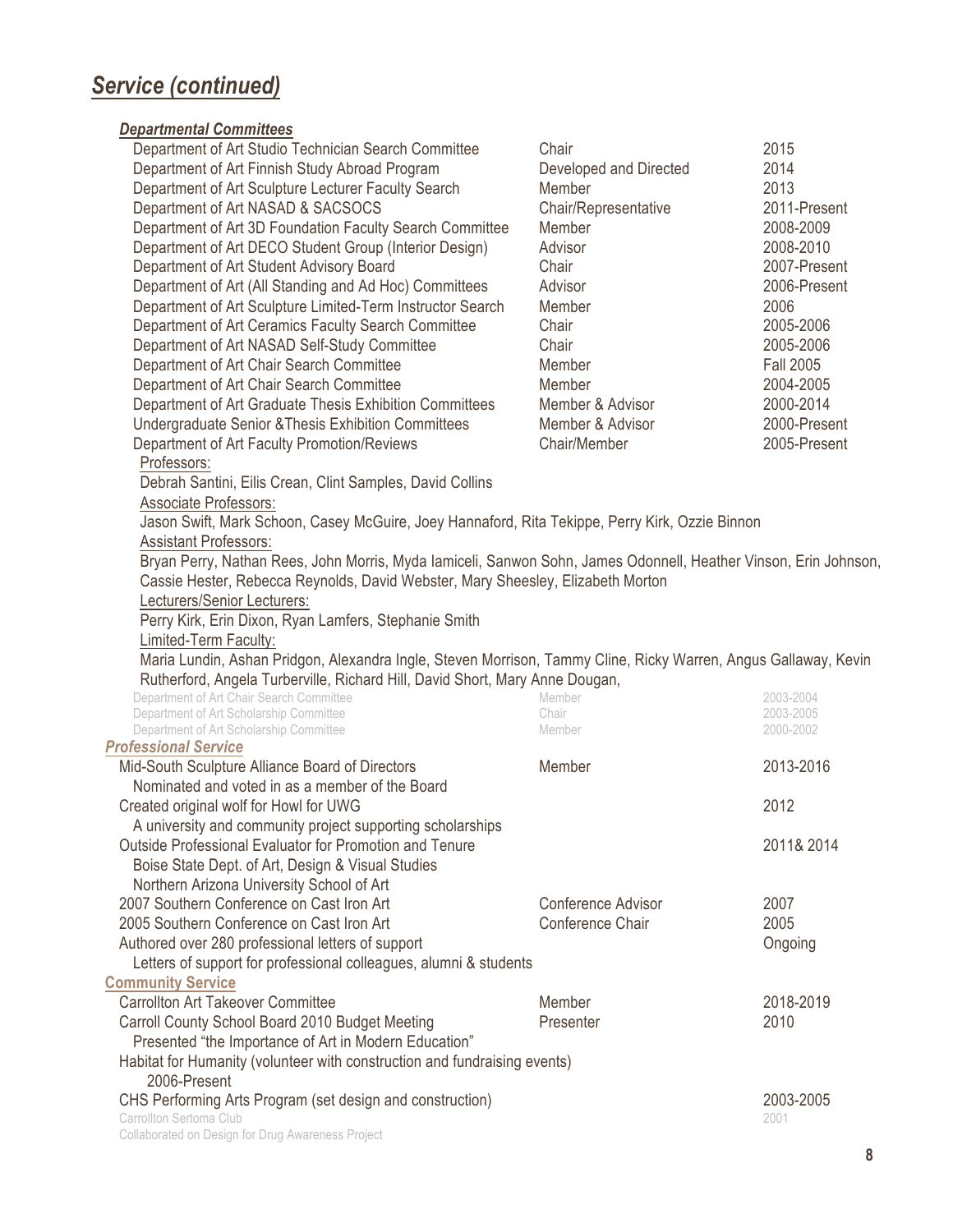## *Service (continued)*

| <b>Other Service Activities</b>                                                       |              |
|---------------------------------------------------------------------------------------|--------------|
| Oversight, host and mentor for Finnish Art Student Internship at UWG                  | 2018         |
| Advised UWG Admissions regarding Admissions Mural Project                             | 2018         |
| <b>Presidential Gala Art Auction</b>                                                  | 2017-2019    |
| Facilitated the donation of works of art                                              |              |
| <b>Advised Department of History</b>                                                  | 2017         |
| Advised the Dept. of History on study abroad programs regarding the development       |              |
| of their Strasbourg France Program.                                                   |              |
| Advised Populace CEO Matt Greene                                                      | 2015         |
| Regarding perspective art majors for designer position to assist in the building of   |              |
| mobile ppp UI's for his company                                                       |              |
| Art Studio Tech (developed job description & duties for new staff position).          | 2015         |
| Oversight on Art History (Humanities 203) facilities updates                          | 2014         |
| Oversight & host for two Finnish exchange art students to UWG                         | 2013         |
| Photo program (Humanities 229 darkroom) facilities updates                            | 2013         |
| Department of Art Assistant Chair (developed job description and duties)              | 2013         |
| Department of Art Internship Development                                              | 2013-2016    |
| Worked with faculty and various local companies on establishing departmental          |              |
| internships around Carrolton and within the region                                    |              |
| <b>UWG International Program and President Sethna</b>                                 | 2013         |
| Assisted with purchases of artworks for visiting dignitaries from China and for his   |              |
| trip to China and for visits to various countries.                                    |              |
| Development of Artist in Residency Program in Newnan                                  | 2013-2014    |
| Initial contact for Newnan Residency (COAH Dean reassigned to the SOTA                |              |
| Director in 2014)                                                                     |              |
| Development with UWG Alumnus Phillip Moulthrop ('69)                                  | 2013-Ongoing |
| For gift-in-kind donation, exhibition and future workshops                            |              |
| <b>UWG International Programs Visitation Meetings</b>                                 | 2011-2013    |
| Met with international visitors from various countries who indicated interest in Art  |              |
| Dept. (in conjunction with former director, Bill Schaniel)                            |              |
| Saimaa University of Applied Sciences & UWG Student and Faculty Exchange              | 2012         |
| Facilitated UWG exchange development with Saimaa University, Finland                  |              |
| Work with UWG VP of CP&F, Architects, Faculty, and Contractors                        | 2010-2012    |
| Development of the New Visual Arts Building (24,000 sq ft.)                           |              |
| Wrote Department's Art Education Component of the COE's NCATE report                  | 2010-2011    |
| Designed and produced Department of Art Bruce Bobick Gallery Casting                  | 2008         |
| Oversight on Department of Art Study Abroad                                           | 2006-Present |
| France and Finland and developments for Cuba, Ireland and Italy programs              |              |
| <b>UWG Foundation</b>                                                                 | 2006-Ongoing |
| Work on numerous donations, endowments, and scholarships developments                 |              |
| resulting in over \$25K annual scholarship funding for Art majors.                    |              |
| Department of Art Faculty and Staff Searches/Hiring                                   | 2006-Present |
| Supervised hiring of Art staff and faculty, resulting in 13 tenure-track, 6 lecture   |              |
| lines, 7 full-time instructors, over 60 adjuncts, 4 department assistants, 8 limited- |              |
| term hires, 1 part-time Visual Resource Center coordinator, 4 casual labors, and 1    |              |
| studio technician hire.                                                               |              |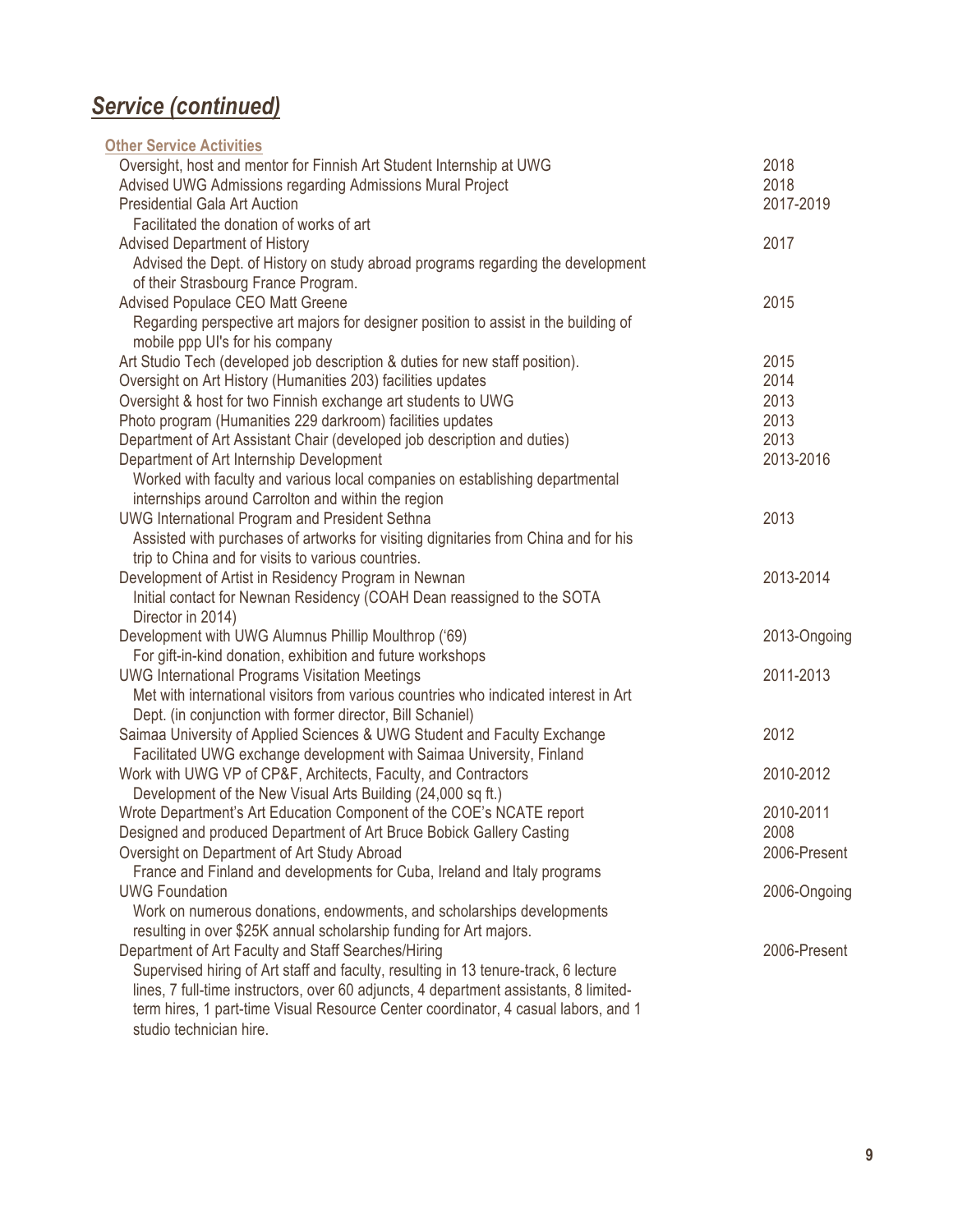## *Professional Growth and Development*

| <b>Professional Memberships &amp; Offices Held</b>                  |                                  |               |
|---------------------------------------------------------------------|----------------------------------|---------------|
| Mid-South Sculpture Alliance                                        | Member                           | 2013- Present |
| Mid-South Sculpture Alliance                                        | <b>Board of Directors</b>        | 2013-2016     |
| <b>American Foundry Society</b>                                     | <b>Member</b>                    | 2012-Present  |
| <b>International Sculpture Center</b>                               | <b>Member</b>                    | 2006-Present  |
| Southern Conference on Cast Iron Art 2007                           | Advisor                          | 2005-2007     |
| Sloss Furnaces Historical Landmark, Birmingham, Al                  |                                  |               |
| Southern Conference on Cast Iron Art 2005                           | Conference Chair                 | 2003-2005     |
| Sloss Furnaces Historical Landmark, Birmingham, Al                  |                                  |               |
| Southern Conference on Cast Iron Art 2003                           | Conference Workshop Chair        | 2001-2003     |
| Sloss Furnaces Historical Landmark, Birmingham, Al                  |                                  |               |
| 4th International Conference on Contemporary Cast Iron Art          | <b>Steering Committee Member</b> | 1999-2002     |
| Steering Committee Member and Chaired Conference Workshops,         |                                  |               |
| Organization and Logistics, Exhibition & Conference Demonstrations) |                                  |               |

#### **Selected Conferences Attended**

Grounds for Sculpture, Mercerville, New Jersey

| 2019         |
|--------------|
| 2018         |
| 2018         |
| 2016         |
| 2013         |
| 2012         |
| 2011         |
| 2011         |
| 2009         |
| 2009         |
| 2008         |
| 2007         |
| 2005         |
| 2002         |
| 2002<br>2002 |
| 2001         |
| 2001         |
| 2000         |
|              |

#### **Selected Visiting Artist & Workshops**

| 8th International Conference on Contemporary Cast Iron Art                      | <b>June 2018</b> |
|---------------------------------------------------------------------------------|------------------|
| Attended resin bonded sand molding workshop at national conference in           |                  |
| Scranton, PA                                                                    |                  |
| Koji XIII                                                                       | <b>Nov 2017</b>  |
| Visiting Artist and directed an Iron Casting workshop at Scottsdale Community   |                  |
| College, Scottsdale, Arizona, for over 100 university faculty, professionals,   |                  |
| graduates and undergraduate students from surrounding area who participated in  |                  |
| Koji event.                                                                     |                  |
| 5th Biennial Western Cast Iron Art Conference                                   | <b>Nov 2016</b>  |
| Invited to direct a Sand Mold workshop for over 50 workshop participants at the |                  |
| Western Cast Iron Art Conference, Scottsdale Community College, Scottsdale,     |                  |
| Arizona, (300+ university faculty, professionals, graduates and undergraduate   |                  |
| students participated in conference)                                            |                  |
|                                                                                 |                  |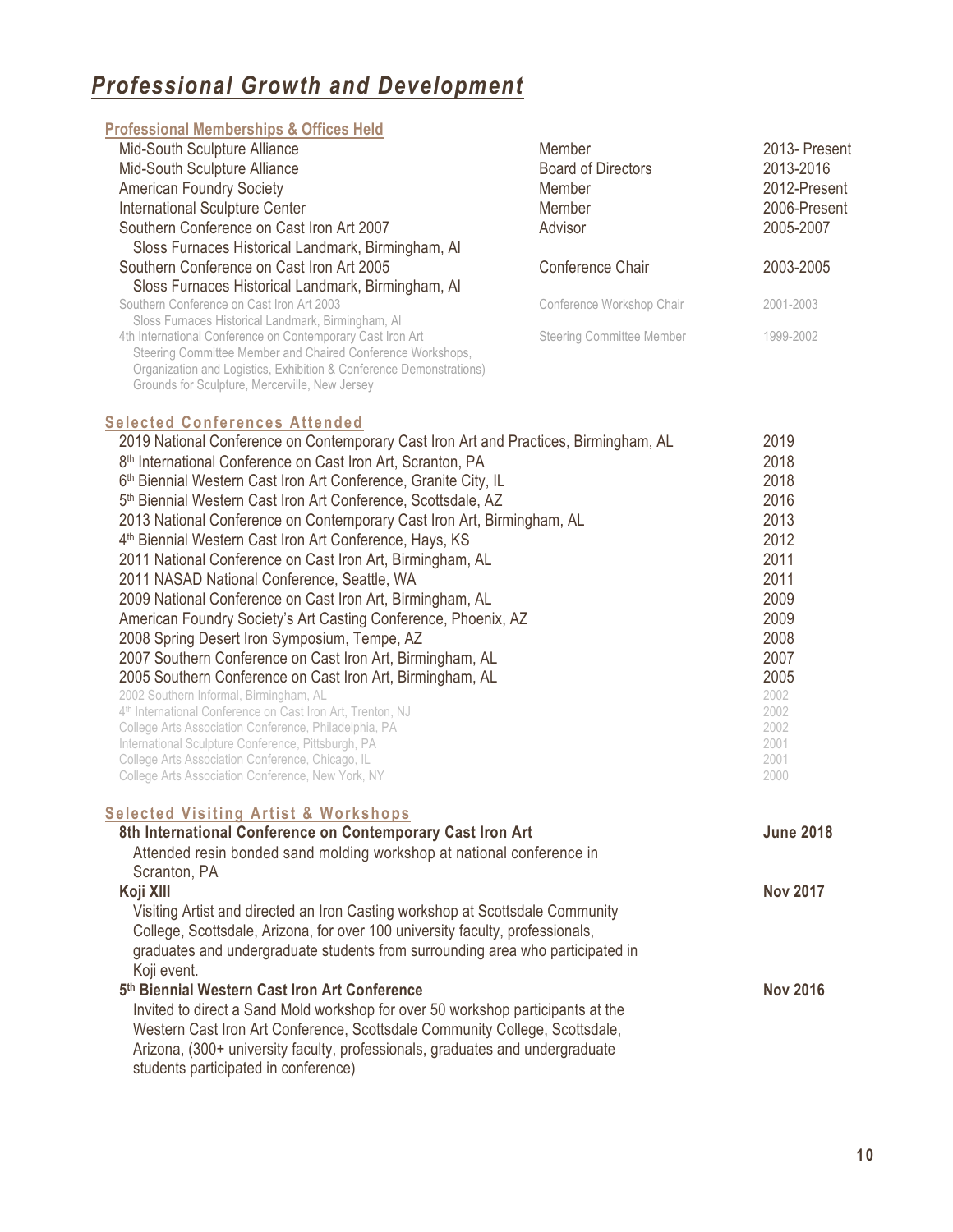| <b>Selected Visiting Artist/Workshops (continued)</b>                                                                                                                                                         |                   |
|---------------------------------------------------------------------------------------------------------------------------------------------------------------------------------------------------------------|-------------------|
| Koji VII                                                                                                                                                                                                      | <b>Nov 2011</b>   |
| Visiting Artist and directed a Casting workshop at Scottsdale Community College,                                                                                                                              |                   |
| Scottsdale, Arizona, for 5 universities and colleges from surrounding area and over 100                                                                                                                       |                   |
| faculty, professionals, graduates and undergraduate students who participated in event.                                                                                                                       |                   |
| <b>Georgia Southern University</b>                                                                                                                                                                            | <b>March 2010</b> |
| Visiting Artist presentation & critique sessions with graduate & undergraduate                                                                                                                                |                   |
| sculpture students                                                                                                                                                                                            |                   |
| <b>Georgia State University</b>                                                                                                                                                                               | <b>Dec 2009</b>   |
| Operations of continuous-tap cast iron cupola (invited to demonstrate the operation of                                                                                                                        |                   |
| continuous cast iron furnace for GSU's Annual Holiday Iron Pour for over 75 university                                                                                                                        |                   |
| faculty, professionals, graduates and undergraduate student participants)                                                                                                                                     |                   |
| <b>American Foundry Society's (AFS) Art Casting Conference</b>                                                                                                                                                | <b>Nov 2009</b>   |
| Visiting Artist and directed an Iron Casting workshop for the American Foundry Society's                                                                                                                      |                   |
| Conference hosted by ASU at Scottsdale Community College, Scottsdale, Arizona (200+                                                                                                                           |                   |
| university faculty, professionals, graduate and undergraduate students participated).                                                                                                                         |                   |
| Koji IV                                                                                                                                                                                                       | <b>Nov 2008</b>   |
| Visiting Artist and directed a Casting Workshop at Scottsdale Community College,                                                                                                                              |                   |
| Scottsdale, Arizona, for five universities and colleges from surrounding area (over 80                                                                                                                        |                   |
| faculty, professionals, graduate and undergraduate students participated in event).                                                                                                                           |                   |
| <b>Spring Annual Desert Iron Symposium (Iron Peeps)</b>                                                                                                                                                       | March 2008        |
| Directed Mold Basics Sand Mold workshop and operations of continuous-tap cast iron                                                                                                                            |                   |
| cupola 6+ university in attendance (over 50 faculty, professionals, graduates and                                                                                                                             |                   |
| undergraduate students participating in event) hosted by Arizona State University.                                                                                                                            |                   |
| <b>Friends and Neighbors Iron Symposium, KSU</b>                                                                                                                                                              | <b>Sep 2007</b>   |
| Invited visiting artist and assisted with casting workshop for over 80 invited faculty,                                                                                                                       |                   |
| professionals, graduate and undergraduate students who participated in event.                                                                                                                                 |                   |
| <b>Friends and Neighbors Iron Symposium, KSU</b>                                                                                                                                                              | <b>Sep 2006</b>   |
| Visiting Artist and assisted with casting workshop (80+ invited faculty, professionals,                                                                                                                       |                   |
| graduate and undergraduate students at event).                                                                                                                                                                |                   |
| Southern Illinois University Edwardsville, IL                                                                                                                                                                 | <b>Nov 2005</b>   |
| Visiting Artist. Presentation on my sculptural work and processes and critiqued graduate                                                                                                                      |                   |
| and undergraduate students. Instructed and directed a week-long Iron Casting workshop for                                                                                                                     |                   |
| SIUE students and faculty.                                                                                                                                                                                    |                   |
| <b>Friends and Neighbors Iron Symposium, KSU</b>                                                                                                                                                              | <b>Sep 2005</b>   |
| Invited visiting artist for inaugural event. Assisted with casting workshop for over 50                                                                                                                       |                   |
| graduate and undergraduate students, faculty and professionals participating in event.                                                                                                                        |                   |
| <b>San Jose State University</b>                                                                                                                                                                              | <b>June 2005</b>  |
| Visiting Artist. Directed an 8-day summer workshop Cupola Operation and Sand Mold                                                                                                                             |                   |
| Techniques (100+ university faculty, professionals, graduate and undergraduate students                                                                                                                       |                   |
| participated).                                                                                                                                                                                                |                   |
| <b>San Jose State University</b>                                                                                                                                                                              | <b>June 2003</b>  |
| Visiting Artist, Directed workshop of Continuous-Tap Cupola Operation and Sand Mold Techniques (100+<br>university faculty, professionals, graduate and undergraduate students participated).                 |                   |
| <b>Arizona State University</b>                                                                                                                                                                               | <b>June 2002</b>  |
| Visiting Artist. Directed week-long intensive workshop Cupola Operation and Sand Mold Techniques for faculty,                                                                                                 |                   |
| graduate and undergraduate students from six universities as well as professionals from around the area).                                                                                                     |                   |
| <b>Kansas State University</b>                                                                                                                                                                                | 2000              |
| Visiting Artist. Directed a one-week intensive workshop with undergraduates and graduate students from three<br>university programs on Cupola Construction and Operations and Basic and Sand Mold Techniques. |                   |
|                                                                                                                                                                                                               |                   |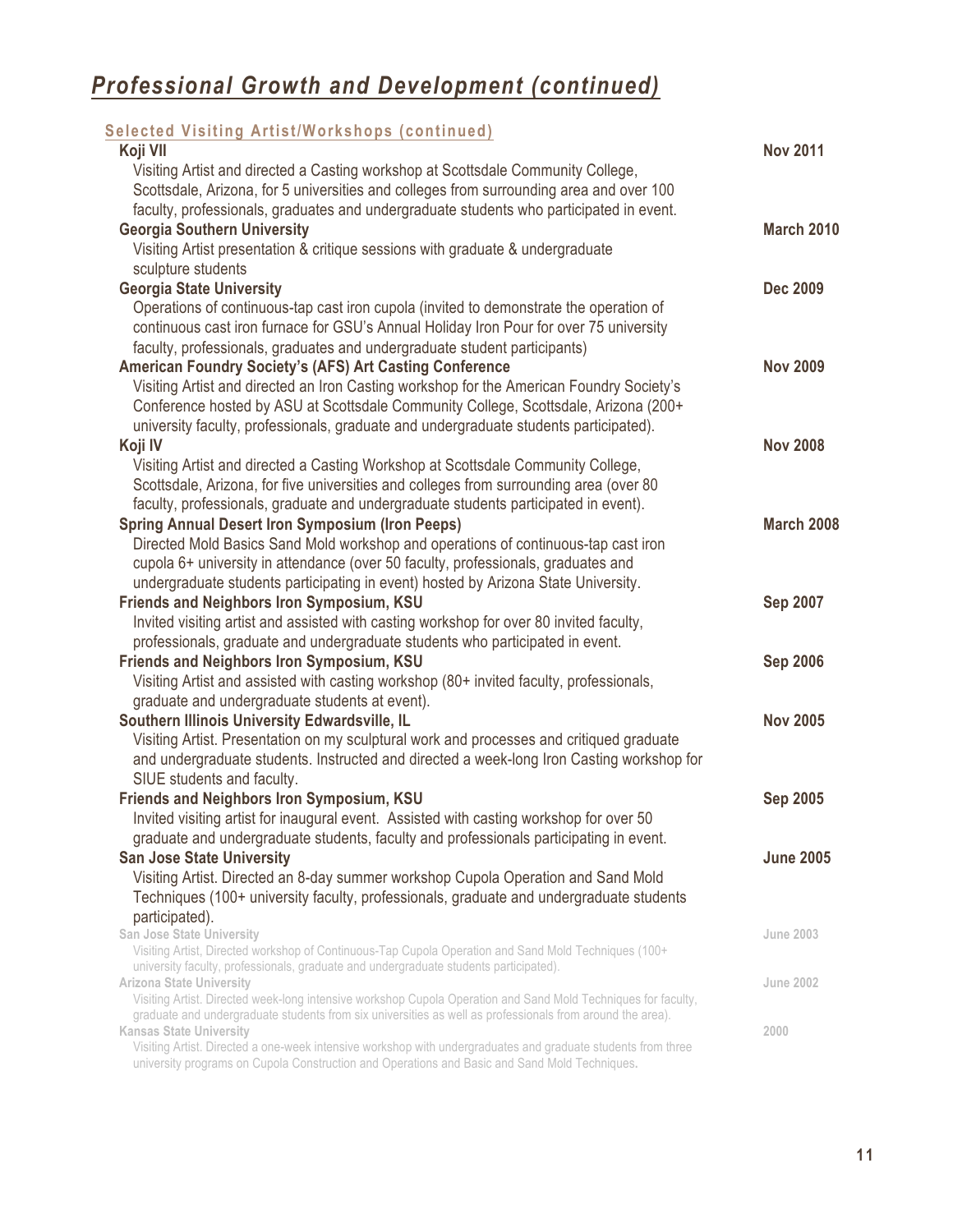| <b>Selected Visiting Artist/Workshops (continued)</b>                                                                                                                                                       |                      |
|-------------------------------------------------------------------------------------------------------------------------------------------------------------------------------------------------------------|----------------------|
| San Jose State University                                                                                                                                                                                   | 2000                 |
| Visiting Artist. Directed a one-week intensive workshop with over 100 participating undergraduate and<br>graduate students from several university programs on Cupola Construction and Operations and Basic |                      |
| and advanced Sand Mold Techniques.                                                                                                                                                                          |                      |
| Minneapolis College of Art and Design                                                                                                                                                                       | 2000                 |
| Visiting Artist. Directed a week-long intensive workshop for undergraduate students on iron casting.<br><b>Arizona State University</b>                                                                     | 2000                 |
| Visiting Artist. Directed one-week intensive workshop "Iron Casting 101" (cupola construction/operation) with                                                                                               |                      |
| undergraduate and graduate students from eight university programs.                                                                                                                                         |                      |
| <b>Presentations and Performances</b>                                                                                                                                                                       |                      |
| <b>Continuous-Tap Cupola Operations</b>                                                                                                                                                                     | <b>April 2019</b>    |
| Selected to present and operate Continuous-Tap Cupola operations at National Conference                                                                                                                     |                      |
| on Contemporary Cast Iron Art: Cast Iron Art and Practices, Sloss Furnaces, National                                                                                                                        |                      |
| Historic Landmark, Birmingham, AL (over 500+ university faculty, professionals, graduate<br>and undergraduate student attendees).                                                                           |                      |
| I Am for an Art                                                                                                                                                                                             | <b>Oct 2018</b>      |
| Invited panelist for an Iron Casters redux of Claus Oldenburg's catalogue essay for the                                                                                                                     |                      |
| Environments, Situations, Spaces exhibition at Martha Jackson Gallery during the 6th                                                                                                                        |                      |
| Biennial Western Cast Iron Art Conference opening ceremonies for 120 conference                                                                                                                             |                      |
| attendees in Granite City, IL.                                                                                                                                                                              |                      |
| <b>Continuous-Tap Cast Iron</b>                                                                                                                                                                             | <b>Nov 2016</b>      |
| Invited guest cupola operator of a continuous-tap cupola for conference performances,                                                                                                                       |                      |
| providing performers molten iron for various performances and escapades for "Sparks flew                                                                                                                    |                      |
| high in the sky performances" with 300 conference participants during the 5 <sup>th</sup> Biennial                                                                                                          |                      |
| Western Cast Iron Art Conference at Scottsdale Community College, Scottsdale, AZ.                                                                                                                           |                      |
| <b>Continuous-Tap Cast Iron</b>                                                                                                                                                                             | <b>May 2012</b>      |
| Invited guest cupola operator that assisted with the operations of a 2-ton tap cupola for                                                                                                                   |                      |
| conference iron pour for 150 conference participants at the 3rd Biennial Western Cast Iron                                                                                                                  |                      |
| Art Conference Fort Hays State University, Hays, KS.                                                                                                                                                        |                      |
| <b>Epic Fail: Iron Pour Fiascos and What We Learned</b>                                                                                                                                                     | April 2011           |
| Invited panelist at a panel on safety & how to manage problems during iron pours presented                                                                                                                  |                      |
| to 100+ students, professionals and faculty that attended panel during the National                                                                                                                         |                      |
| Conference on Cast Iron Art, Sloss Furnaces, National Historic Landmark, Birmingham, AL.<br><b>Continuous-Tap Cast Iron</b>                                                                                 | April 2011           |
| Selected to present and perform operations on continuous cast iron cupola during the                                                                                                                        |                      |
| National Conference on Cast Iron Art at Sloss Furnaces National Historic Landmark,                                                                                                                          |                      |
| Birmingham, AL. (350 plus conference attendees)                                                                                                                                                             |                      |
| KHU: Act 2 of Ancient Evenings by Renowned International Artist Matthew Barney                                                                                                                              | <b>Sept-Oct 2010</b> |
| Consulted and advised Foundry Director of Operations and Performance, Casey                                                                                                                                 |                      |
| Westbrook, on all aspects of foundry performance. Operated one of five 7-ton tap cupola for                                                                                                                 |                      |
| filming and the associated artworks casting in front of over 200 patrons in Detroit, MI.                                                                                                                    |                      |
| Performer (foundry crew) during the filming of KHU as part of "River of Fundament".                                                                                                                         |                      |
| The American Foundry Society's Art Casting Conference:                                                                                                                                                      | <b>Nov 2009</b>      |
| Invited guest artist and Cupola Master for conference iron pour. Presented on my artistic                                                                                                                   |                      |
| practice and directed the operations of the continuous-tap cupola to pour conference art                                                                                                                    |                      |
| molds for regional students and faculty with over 100 participants.                                                                                                                                         |                      |
| <b>Art: Concept and Process</b>                                                                                                                                                                             | April 2007           |
| Invited panelist for a panel on the role process plays in developing conceptual issues within                                                                                                               |                      |
| a contemporary context. Presented to over 100 students, professionals and faculty-                                                                                                                          |                      |
| attending the panel during the Southern Conference on Cast Iron Art, Sloss Furnaces,<br>National Historic Landmark, Birmingham, AL.                                                                         |                      |
| <b>UWG Center for Teaching and Learning</b>                                                                                                                                                                 | August 2004          |
| Invited presenter and panelist for "Dialogue with Master Teacher                                                                                                                                            |                      |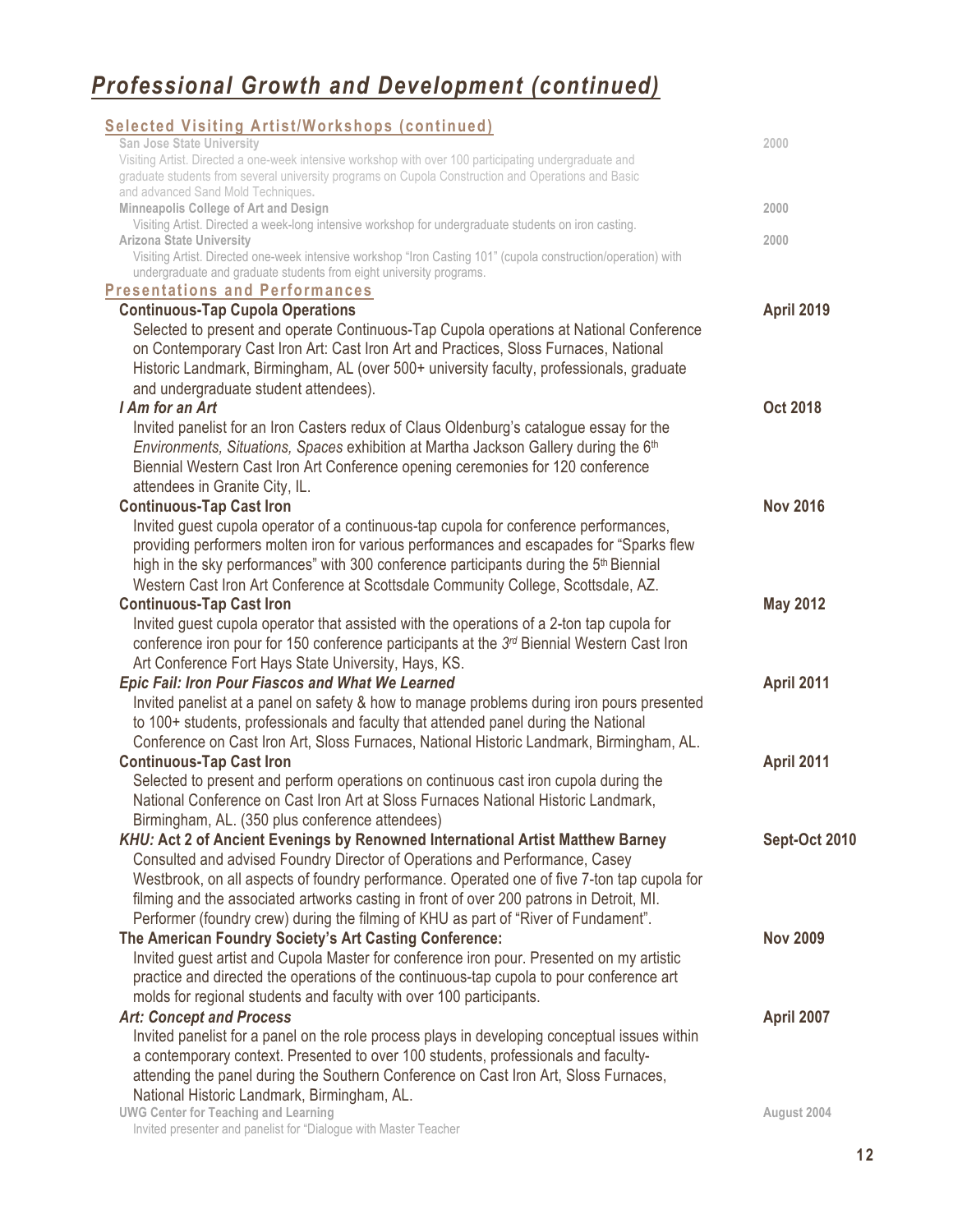| <b>Presentations and Performances</b>                                                                                                                                                                                                                                                                                                                                                                                                                                                                                          |                                                                             |              |
|--------------------------------------------------------------------------------------------------------------------------------------------------------------------------------------------------------------------------------------------------------------------------------------------------------------------------------------------------------------------------------------------------------------------------------------------------------------------------------------------------------------------------------|-----------------------------------------------------------------------------|--------------|
| <b>7 Sights to Sand Mold Making</b><br>Moderator for panel on sand molding techniques at the 4 <sup>th</sup> International Conference on Contemporary                                                                                                                                                                                                                                                                                                                                                                          |                                                                             | April 2002   |
| Cast Iron Art, Mercerville, NJ                                                                                                                                                                                                                                                                                                                                                                                                                                                                                                 |                                                                             |              |
| Iron Cast Sculpture Conference                                                                                                                                                                                                                                                                                                                                                                                                                                                                                                 |                                                                             | Oct 2001     |
| Co-presenter and live webcast of an iron pour from Glen Deskry, Scotland<br>Presented on the 4 <sup>th</sup> International Conference on Cast Iron Art at the 19 <sup>th</sup> International Sculpture Conference,                                                                                                                                                                                                                                                                                                             |                                                                             |              |
| Pittsburg, PA                                                                                                                                                                                                                                                                                                                                                                                                                                                                                                                  |                                                                             |              |
| In/Form6, SIUE Iron Pour and Devils Night Performance                                                                                                                                                                                                                                                                                                                                                                                                                                                                          |                                                                             | Oct-Nov 2000 |
| Invited to operate, assist and perform during iron pour and foundry performance "Art Stage and Sculptural<br>Monstrosity" for Artist Andrew Marsh of Lucky Seven Arts.                                                                                                                                                                                                                                                                                                                                                         |                                                                             |              |
| <b>Professional Consultation</b>                                                                                                                                                                                                                                                                                                                                                                                                                                                                                               |                                                                             |              |
| <b>KHU:</b>                                                                                                                                                                                                                                                                                                                                                                                                                                                                                                                    |                                                                             | 2010         |
| Consulted on all aspects leading to the final foundry performance for KHU, a chapter<br>in artist Matthew Barney's film and performance, for Performance/Foundry Director of<br>Operations Casey Westbrook. Consulted on all aspects of design, construction,<br>operation, and performance of five 7-ton tap cupolas that simultaneously tapped<br>during the casting of a 25-ton sculpture as part of filming during the finale performance<br>for Matthew Barneys film KHU, Act 2 of Ancient Evenings "River of Fundament". |                                                                             |              |
| <b>Memorial Sculpture</b>                                                                                                                                                                                                                                                                                                                                                                                                                                                                                                      |                                                                             | 2009-2010    |
| Consultation and design of large casting sculpture for memorial sculpture fountain for                                                                                                                                                                                                                                                                                                                                                                                                                                         |                                                                             |              |
| Charles and Michelle Smith of Atlanta, GA.                                                                                                                                                                                                                                                                                                                                                                                                                                                                                     |                                                                             |              |
| Sculptural Processes (design, operations and sculptural processes)                                                                                                                                                                                                                                                                                                                                                                                                                                                             |                                                                             | Ongoing      |
| Alicia Alsip-Artist; Chris Sandcomb-RISD; James Rhea-Hartford Art School and Pensacola State                                                                                                                                                                                                                                                                                                                                                                                                                                   |                                                                             |              |
| College; Linda Walsh-SDSU; Ted Uran-ASU and SCC; Mollie Rabiner-MCAD; Mary Meyers ASU;                                                                                                                                                                                                                                                                                                                                                                                                                                         |                                                                             |              |
| Casey Westbrook-Carbon Arts & Bowling Green; Dan Hunt-KSU; Jon Galt-Skidmore;                                                                                                                                                                                                                                                                                                                                                                                                                                                  |                                                                             |              |
| Ed Smith-SEMO; Bill Dennisuk-Saimaa University of Applied Sciences; Thad Duhigg- SIUE;<br>Michael Cottrell-Jackson Art; Jeb Smith-Denver, CO; Tony Wright- Alabama Southern                                                                                                                                                                                                                                                                                                                                                    |                                                                             |              |
|                                                                                                                                                                                                                                                                                                                                                                                                                                                                                                                                |                                                                             |              |
| <b>Selected Commissions &amp; Collections</b>                                                                                                                                                                                                                                                                                                                                                                                                                                                                                  |                                                                             |              |
| Mr. and Mrs. Tee Greene, Carrollton, GA                                                                                                                                                                                                                                                                                                                                                                                                                                                                                        | Bronze sculpture in progress                                                | In progress  |
| Dr. and Mrs. Richie Bland, Carrollton, GA                                                                                                                                                                                                                                                                                                                                                                                                                                                                                      | Sculpture in progress                                                       | In progress  |
| UWG Foundations, Carrollton, GA                                                                                                                                                                                                                                                                                                                                                                                                                                                                                                | "Protector" (Life Size Bronze Wolf)                                         | 2016-17      |
| UWG Athletic Foundation, Carrollton, GA                                                                                                                                                                                                                                                                                                                                                                                                                                                                                        | "Sentinel" (Monumental Bronze Wolf)                                         | 2014-15      |
| St, Margaret's Episcopal Church, Carrollton, GA                                                                                                                                                                                                                                                                                                                                                                                                                                                                                | "Christ Child" Bronze sculpture                                             | 2014-2017    |
| Mr. and Mrs. Daniel Hart, Upton, WY                                                                                                                                                                                                                                                                                                                                                                                                                                                                                            | "Bugle II" med-size drawing                                                 | 2012         |
| Mr. Matthew Greene, Newnan, GA                                                                                                                                                                                                                                                                                                                                                                                                                                                                                                 | "Tweedy" med-size drawing                                                   | 2010         |
| Mr. & Mrs. Stan Ferguson, Pomona, NY                                                                                                                                                                                                                                                                                                                                                                                                                                                                                           | "Navigator II" Bronze & wood sculpture                                      | 2009         |
| Dr. Richie Bland, Carrollton, GA                                                                                                                                                                                                                                                                                                                                                                                                                                                                                               | "Bugle II" med-size drawing                                                 | 2008         |
| Dr. Howard Seeman, Carrollton, GA                                                                                                                                                                                                                                                                                                                                                                                                                                                                                              | "Costello" med-size drawing                                                 | 2008         |
|                                                                                                                                                                                                                                                                                                                                                                                                                                                                                                                                | "Table #2" Sculpture                                                        | 2005         |
| Mr. & Mrs. Eaton, Dunwoody, GA                                                                                                                                                                                                                                                                                                                                                                                                                                                                                                 | "Finial 1 & 2" Bronze sculptures                                            | 2007         |
| Mr. & Mrs. Eaton, Dunwoody, GA                                                                                                                                                                                                                                                                                                                                                                                                                                                                                                 | "Pan" Bronze sculpture                                                      | 2006         |
| Mr. Cameron Covert, Carrollton, GA                                                                                                                                                                                                                                                                                                                                                                                                                                                                                             | "Carapace #3" Iron and steel sculpture                                      | 2006         |
| Mr. & Mrs. Ray Fulford, Carrollton, GA                                                                                                                                                                                                                                                                                                                                                                                                                                                                                         | "Fountain" Bronze casting                                                   | 2005-07      |
| Ms. Lesley Greene, Carrollton, GA                                                                                                                                                                                                                                                                                                                                                                                                                                                                                              | "Bow" Steel & wood sculpture                                                | 2006         |
|                                                                                                                                                                                                                                                                                                                                                                                                                                                                                                                                | "Keel" Iron & wood sculpture                                                | 2005<br>2005 |
| Robert Webb Sculpture Garden, Dalton, GA<br>Government Tax Solutions, Inc., Carrollton, GA                                                                                                                                                                                                                                                                                                                                                                                                                                     | "Rambler" Wood, steel & iron sculpture<br>"Navigator" Iron & wood sculpture | 2005         |
|                                                                                                                                                                                                                                                                                                                                                                                                                                                                                                                                | "Guardian" Bronze & Wood sculpture                                          | 2004         |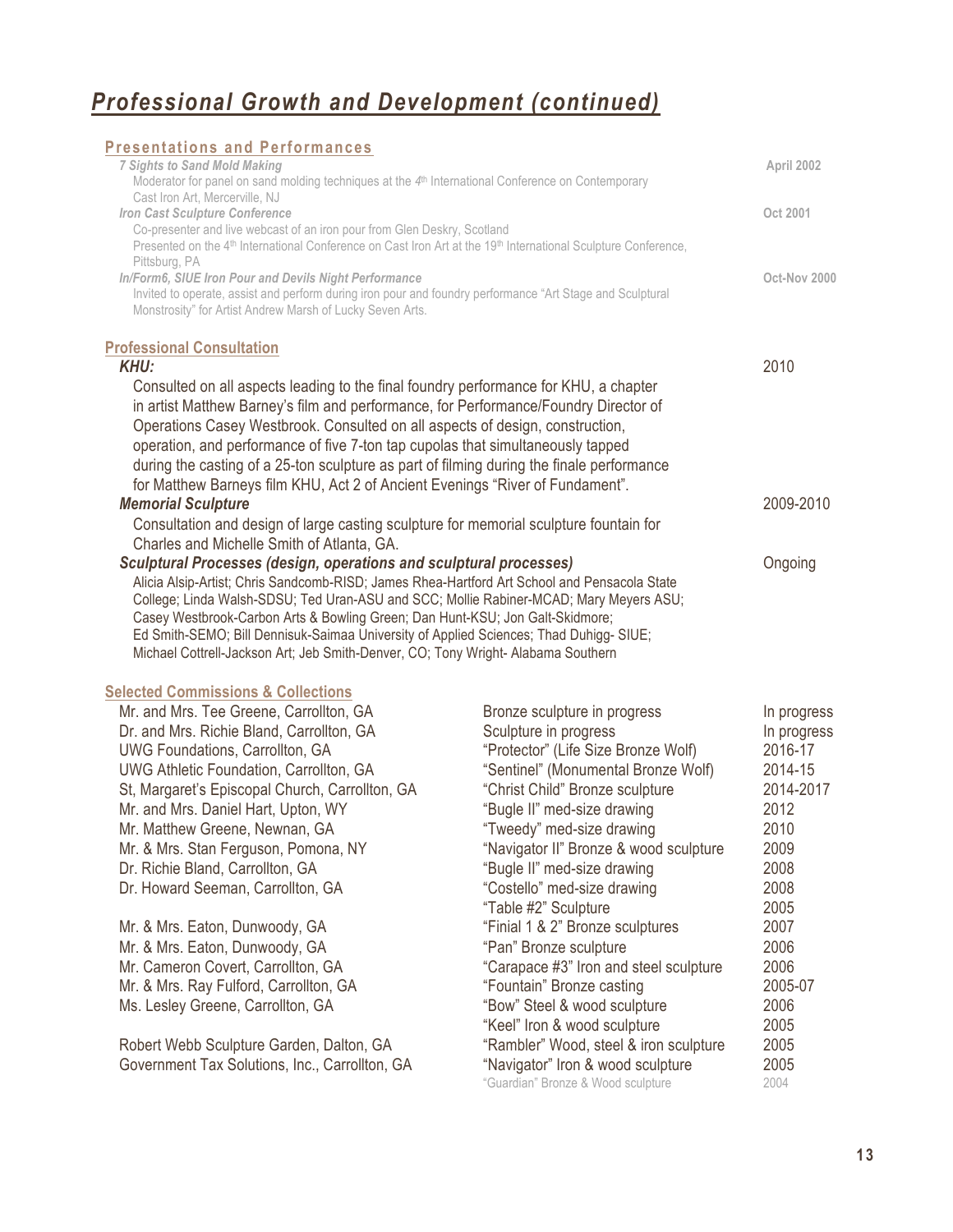| <b>Selected Commissions &amp; Private Collections (continued)</b>                                              |                                    |                 |                   |
|----------------------------------------------------------------------------------------------------------------|------------------------------------|-----------------|-------------------|
| Mr. R. Webb, Dalton, GA                                                                                        | "Disciple" Bronze & wood sculpture |                 | 2004              |
| Beall Family, Carrollton Square building, Carrollton, GA                                                       | (2 architectural bronze castings)  |                 | 2004              |
| <b>Grants and Funding</b>                                                                                      |                                    |                 |                   |
| <b>NSF-AISL Grant</b>                                                                                          | \$299,792                          | <b>Unfunded</b> | 2017              |
| "Evaluating the effects of STEAM-based professional                                                            |                                    |                 |                   |
| development with a maker component for library staff leading                                                   |                                    |                 |                   |
| teen programs", PI: Anne Gaquere, Co-PIs: K. Shunn, K.                                                         |                                    |                 |                   |
| Scasny, J. Hasbun, F. Khan                                                                                     |                                    |                 |                   |
| <b>NSF-AISL Grant</b>                                                                                          | \$299,663                          | <b>Unfunded</b> | 2016              |
| "Evaluating the effects of a STEAM-based professional                                                          |                                    |                 |                   |
| development for library staff in charge of after-school teen                                                   |                                    |                 |                   |
| programs", declined but rated competitive, PI: Anne Gaquere,                                                   |                                    |                 |                   |
| Co-Pls: K. Shunn, K. Scasny, J. Hasbun                                                                         |                                    |                 |                   |
| <b>NSF AISL Grant</b>                                                                                          | \$243,720                          | <b>Unfunded</b> | 2015              |
| "The STEAMing library CART: Chemistry and Art to Reach                                                         |                                    |                 |                   |
| Teens workshop series", PI: Anne Gaquere, Co-PIs: K. Shunn,                                                    |                                    |                 |                   |
| J. Hasbun, A. Parker                                                                                           |                                    |                 |                   |
| <b>NSF-AISL Grant</b>                                                                                          | \$140,000                          | <b>Unfunded</b> | 2014              |
| "The STEAMing library CART: Chemistry and Art to Reach                                                         |                                    |                 |                   |
| Teens workshop", PI: Anne Gaquere, Co-PI: K. Shunn                                                             |                                    |                 |                   |
| <b>NSF-TUES Grant</b>                                                                                          | \$162,000                          | <b>Funded</b>   | 2011              |
| (Former NSF-CCLI Grant. Funded 2 submission Chemistry<br>of Art). "Enhancing Undergraduate Chemistry Education |                                    |                 |                   |
| through Incorporation of Art-based Experiments", awarded                                                       |                                    |                 |                   |
| Summer 2011, PI: Anne Gaquere, Co-PIs: Drs. F. Khan, T.                                                        |                                    |                 |                   |
| Foster, K. Shunn,                                                                                              |                                    |                 |                   |
| <b>NSF-CCLI Grant:</b>                                                                                         | \$193,943                          | <b>Unfunded</b> | 2009              |
| "Chemistry laboratory experience based in the Arts: A true                                                     |                                    |                 |                   |
| connection", PI: Anne Gaquere, Co-PIs: T. Foster, K. Shunn                                                     |                                    |                 |                   |
| <b>UWG Student Activities Fee Grant Funding</b>                                                                | $$253,000+$                        | <b>Funded</b>   | <b>FY06 to 20</b> |
| Wrote, submitted and defended annual grant applications to                                                     |                                    |                 |                   |
| Student Activity Fee Budget Allocation Committee (SAFBA) for                                                   |                                    |                 |                   |
| funding request to support DoA Gallery Program, Student Art                                                    |                                    |                 |                   |
| Recognition Program and Sculpture on Campus Program with                                                       |                                    |                 |                   |
| a total of over \$253,000 funding between FY06 and FY20.                                                       |                                    |                 |                   |
| <b>West Georgia Foundation Annual A-Day Grant</b>                                                              | \$20,000+                          | <b>Funded</b>   | <b>FY06 to 10</b> |
| Wrote, submitted and defended annual grant to the West                                                         |                                    |                 |                   |
| Georgia Foundation for A-Day unrestricted funding in support                                                   |                                    |                 |                   |
| of Art Student Scholarships with a total of over \$20,000                                                      |                                    |                 |                   |
| funding between FY06 and FY10 when the program was                                                             |                                    |                 |                   |
| redesigned and funding redirected.                                                                             |                                    |                 |                   |
| <b>UWG Tech Grant</b><br>Addition of a 3-D digital production component in sculpture                           | \$60,000                           | Unfunded        | 2003              |
| <b>Home Depot Grant</b>                                                                                        | \$2500                             | Unfunded        | 2002              |
| Donation of enclosed utility trailer for travel to conference                                                  |                                    |                 |                   |
| <b>U-Haul Donation</b>                                                                                         | \$1500                             | Funded          | 2002              |
| Funding Support for travel to international conference in NJ<br>Vesuvius Inc.                                  | \$4000                             | Funded          | 2000-05           |
| Grant/funding for casting materials                                                                            |                                    |                 |                   |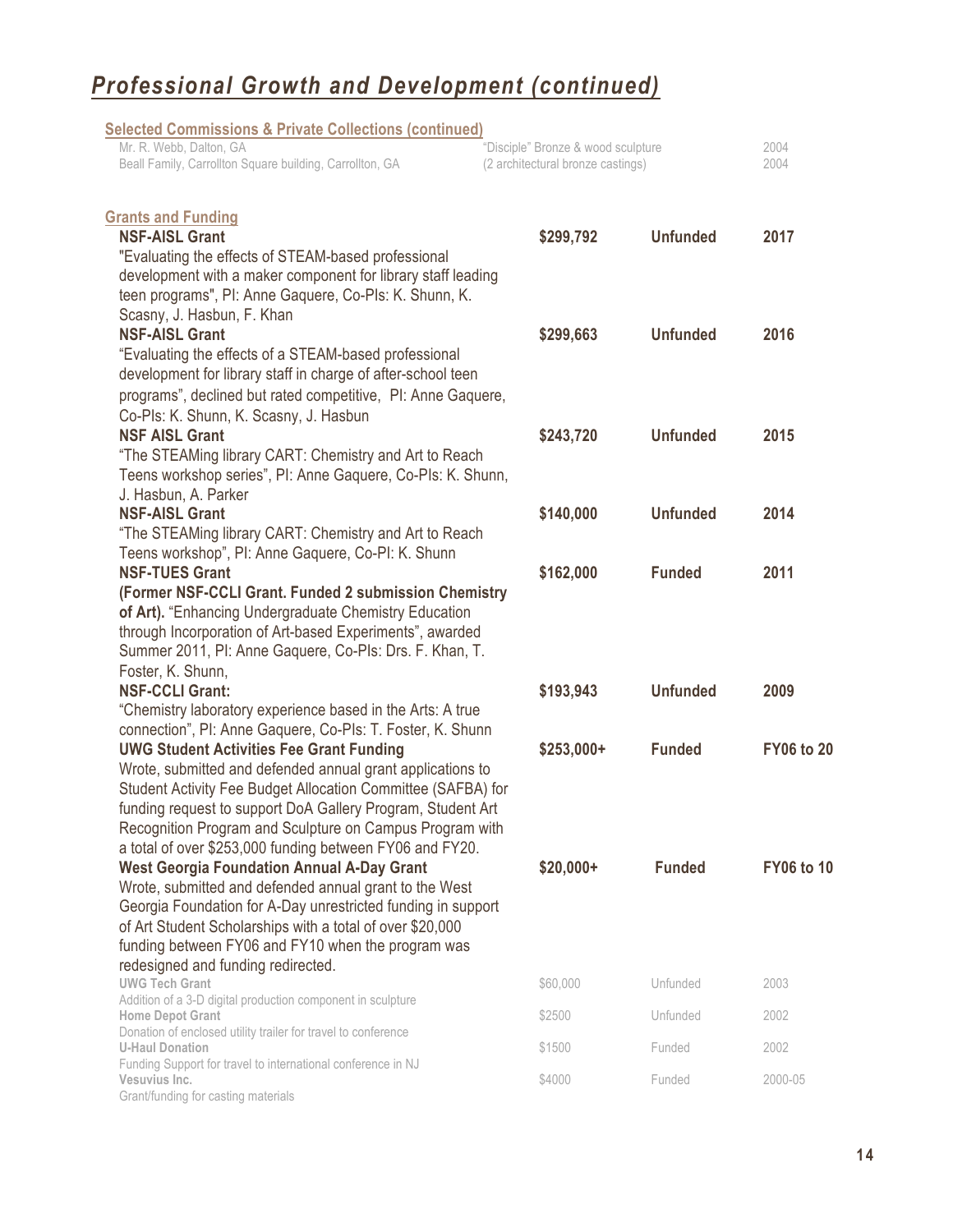| <b>Grants and Funding (continued)</b>                                                                                                                       |          |          |                     |
|-------------------------------------------------------------------------------------------------------------------------------------------------------------|----------|----------|---------------------|
| Trent Tube Inc.                                                                                                                                             | \$7500   | Funded   | 2000-03             |
| Grant/funding for materials for cupola construction<br>O <sub>2</sub> Plus Co.                                                                              | \$600    | Funded   | 2000-01             |
| Grant/funding for safety equipment                                                                                                                          |          |          |                     |
| Reno Co.<br>Grant/funding for refractory materials                                                                                                          | \$2500   | Funded   | 2000                |
| <b>Simpson Tech</b>                                                                                                                                         | \$20,000 | Unfunded | 2000                |
| Grant/funding for sculpture equipment                                                                                                                       |          |          |                     |
| <b>Selected Exhibitions</b>                                                                                                                                 |          |          |                     |
| <b>Practitioner Juried Exhibition: Abraham Darby's Childhood Toys</b>                                                                                       |          |          | <b>April 2019</b>   |
| A National Juried Exhibition. Juried and curated by Professor Tobias Flores, Fort Hays State                                                                |          |          |                     |
| University. Selected as 1 of 45 artists to exhibit artworks during 1 of 4 National Conference                                                               |          |          |                     |
| Exhibitions (# of entries is unavailable)                                                                                                                   |          |          |                     |
| <b>Artist Reprise: Dogwood Artist Invitational Group Exhibition</b>                                                                                         |          |          | <b>April 2013</b>   |
| Group invitational end-of-year closing exhibition wherein all artists who exhibited throughout                                                              |          |          |                     |
| the year where invited as part of the Dogwood Artist exhibition by Gallery Owners Merci                                                                     |          |          |                     |
| Howe and Larry Marquit of Dogwood Gallery, Tallapoosa, GA                                                                                                   |          |          |                     |
| Kevin Shunn, Invitational 2 Solo Exhibition                                                                                                                 |          |          | <b>March 2013</b>   |
| Invited to be one artist for two simultaneous solo exhibitions as part of "Dual Solo Exhibition"                                                            |          |          |                     |
| with Artist Stephanie Smith by Gallery Owners Merci Howe and Larry Marquit of Dogwood                                                                       |          |          |                     |
| Gallery, Tallapoosa, GA<br><b>Observations, Invitational Solo Exhibition</b>                                                                                |          |          | <b>Jan-Feb 2010</b> |
| Invited to present the first solo sculpture exhibition for the university gallery by Gallery                                                                |          |          |                     |
| Director, Stephanie Neal, and Professor Marc Moulton at the Contemporary Gallery, Betty                                                                     |          |          |                     |
| Foy Sanders Department of Art, Center for Art & Theatre, Georgia Southern University,                                                                       |          |          |                     |
| Statesboro, GA                                                                                                                                              |          |          |                     |
| Mentors, a National Invitational Sculpture Exhibition                                                                                                       |          |          | <b>Nov-Jan 2009</b> |
| Invited to be one of ten national mentors to exhibit works with two selected students each                                                                  |          |          |                     |
| Curator: Thomas D. Gipe, Professor Emeritus, SIUE. Other select mentors: Professor                                                                          |          |          |                     |
| Wayne Potraz (University of Minnesota), Professor Wendy Croskrey (University of Alaska                                                                      |          |          |                     |
| Fairbanks) Professor Thad Duhigg (Southern Illinois University), and Professor George                                                                       |          |          |                     |
| Beasley (Georgia State University) among others nationally recognized sculpture professors                                                                  |          |          |                     |
| and mentors. Jacoby Art Center, Alton, IL                                                                                                                   |          |          |                     |
| Iron Tribe 2008, Invitational Group Exhibition                                                                                                              |          |          | Feb-Mar 2008        |
| Invitation is extended to selected artists from across the United States and abroad. Burris                                                                 |          |          |                     |
| Hall Gallery, New Mexico Highlands University, Las Vegas, NM. Professor David Lobdell (30                                                                   |          |          |                     |
| national and international artists invited).                                                                                                                |          |          |                     |
| Works and Wonder, Sculptures by Kevin Shunn, Invitational Solo Exhibition                                                                                   |          |          | Sep-Nov 2007        |
| Invited to exhibit sculpture works and provide an artist talk and critique for students,                                                                    |          |          |                     |
| Mark A. Chapman Gallery, Manhattan, KS                                                                                                                      |          |          |                     |
| Visions, (Sculptors of West GA), Regional invitational Exhibition                                                                                           |          |          | <b>Jan-Feb 2006</b> |
| Invited by former Department Art Chair Brian Taylor to exhibit and curate a regional                                                                        |          |          |                     |
| invitational exhibition of current sculptural works. Shorter College, Rome, GA                                                                              |          |          | <b>Oct-Dec 2005</b> |
| <b>Forces of Nature, National Juried Biennial Exhibition</b><br>Selected collaborative work by Kevin Shunn and William Dennisuk, a Finnish-American Artist, |          |          |                     |
| titled "Wind-Spin for the Outdoors Juried Biennial Exhibition, curated by Gallery Director,                                                                 |          |          |                     |
| Gerry Sattele, Georgia Perimeter College, Clarkston, GA (Selected as 1 of 21 works installed                                                                |          |          |                     |
| out of over 85 entries).                                                                                                                                    |          |          |                     |
| <b>Connections, Invitational Solo Exhibition</b>                                                                                                            |          |          | <b>June 2005</b>    |
| Invited to exhibit sculpture works and provide an artist talk Center for Creative Arts, Dalton, GA                                                          |          |          |                     |
| Director, Terry Tomasello                                                                                                                                   |          |          |                     |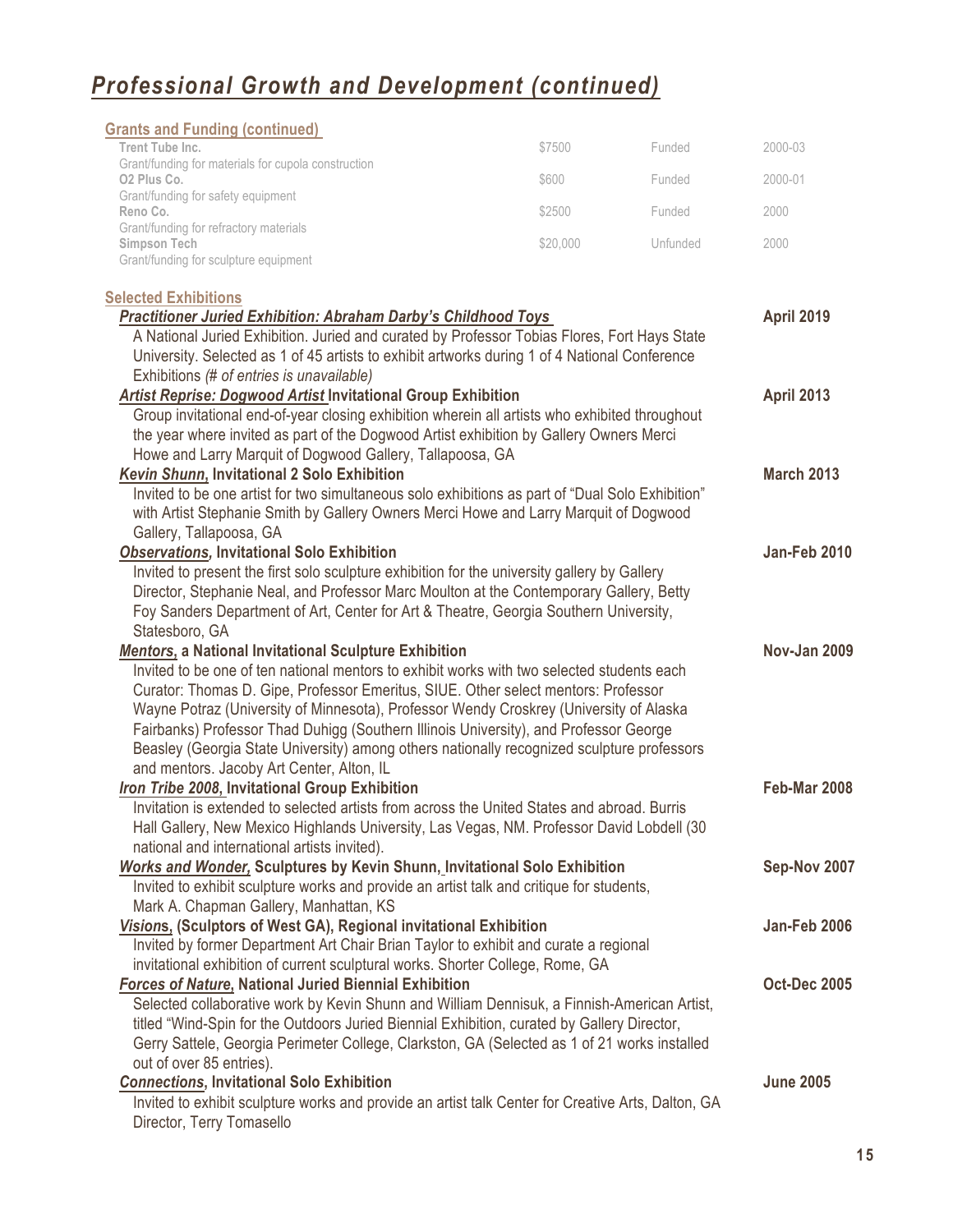| <b>Selected Exhibitions (continued)</b>                                                                       |                     |
|---------------------------------------------------------------------------------------------------------------|---------------------|
| Fe, Invitational Group Exhibition                                                                             | <b>Feb 2005</b>     |
| Invited to exhibit sculpture works at national exhibition at UCSD, Grove Gallery Crafts Center,               |                     |
| U of Cal San Diego, Organizing Directors: Tom Fox, Tobias Flores & Ron Carlson                                |                     |
| Iron Tribe 2005, Invitational Group Exhibition                                                                | <b>Feb-Mar 2005</b> |
|                                                                                                               |                     |
| Invitation is extended to selected artists from across the United States and abroad.                          |                     |
| Burris Hall Gallery, New Mexico Highlands University, Las Vegas, NM, Curator                                  |                     |
| Professor David Lobdell (30 national and international artists invited).                                      |                     |
| Sculpture by Kevin Shunn, Invitational Solo Exhibition                                                        | Jan-Feb 2005        |
| Invited to exhibit sculpture and drawings for solo exhibition at Georgia Perimeter                            |                     |
| College Gallery, Gerry Sattele, Gallery Director                                                              |                     |
| 3-Ones, Invitational Solo Exhibition                                                                          | July-Aug 2004       |
| Invited to be one of 3 simultaneous solo exhibitions in Space 301, Centre for The Living Arts                 |                     |
| (Alabama Contemporary Art Center) Mobile, Alabama Curators: Curators: David McCann and Rachel                 |                     |
| Wright                                                                                                        |                     |
| <b>Dalton National Juried Outdoor Sculpture Exhibition</b>                                                    | July-July 2004      |
| Center for Creative Arts, Dalton, Georgia                                                                     |                     |
| Juror: John Henry, Internationally Acclaimed Sculptor                                                         |                     |
| Acceptance ratio - 16/90                                                                                      |                     |
| <b>Southern Current, Invitational Group Exhibition</b>                                                        | Nov-Jan 2004        |
| Space 301, Centre for The Living Arts Mobile, Alabama<br>Curators: David McCann and Rachel Wright             |                     |
| Invitational exhibition of 70 emerging artists from five southern states                                      |                     |
| 40TH Annual Festival, Regional Juried Exhibition                                                              | Aug-Sept 2003       |
| Center for Creative Arts, Dalton, Georgia                                                                     |                     |
| Juror: Annette cone Skelton, Director,                                                                        |                     |
| Museum of contemporary Art of Georgia                                                                         |                     |
| <b>HONORS: Best in Show 3-D</b>                                                                               |                     |
| <b>Dunaway Garden Sculpture, Regional Juried Exhibition</b>                                                   | May 2003            |
| Dunaway Gardens, Newnan, Georgia                                                                              |                     |
| Juror: Maria Artemis, Award-winning Atlanta Artist and Professor at the Atlanta College of Art, Atlanta, GA   |                     |
| Fire to Form, Juried International Exhibition<br>Grounds for Sculpture Domestic Art Building, Mercerville, NJ | April 2002          |
| Jurors: Hanna Jabran, Professor of Art, Eastern Carolina University                                           |                     |
| David Lobdell, Associate Professor of Art, and                                                                |                     |
| Guest Curator, New Mexico Highlands University,                                                               |                     |
| Las Vegas, New Mexico                                                                                         |                     |
| Acceptance ratio - 60/156                                                                                     |                     |
| ATLANTA: Amerikkalaista Nykytaidetta                                                                          |                     |
| Imatra Art Museum, Imatra, Finland                                                                            | <b>July 2002</b>    |
| Kouvola Art Museum, Kouvola, Finland                                                                          | Sept 2002           |
| Sculpture by Kevin Shunn, Invitational Solo Exhibition                                                        | Aug-Dec., 2002      |
| Carrollton Cultural Arts Center, Carrollton, GA                                                               |                     |
| <b>Grand Opening Exhibition</b><br>Penny Lewis, Cultural Arts Center Director                                 |                     |
| <b>Observations Objectified, Invitational Solo Exhibition</b>                                                 | October 2001        |
| Arnold Gallery, Shorter College                                                                               |                     |
| Brian Taylor, Gallery Director and Professor of Art                                                           |                     |
| ILLUMIN8, Invitational 7 Artist Exhibition                                                                    | Nov-Jan 2001        |
| Centre for The Living Arts and Art Off Centre, Mobile, AL, Rachel Wright, Curator                             |                     |
| Iron Tribe 2001, Invitational Group Exhibition                                                                | Feb-March 2001      |
| Donnelly Fine Arts Gallery, New Mexico Highlands University, Las Vegas, M                                     |                     |
| Bob Read, Gallery Director (30 invited artists from Scotland and the U.S)                                     |                     |
| Kevin Shunn Sculptures and Drawings, Invitational Solo Exhibition                                             | Aug-Sep 2000        |
| Safety-Kleen, Gallery One, Elgin, Illinois                                                                    |                     |
| Ed Krantz, Gallery Director<br>Invitational Solo Exhibition with over 400 people attending the opening        |                     |
| <b>SCULPTURES AND DRAWINGS, Invitational Solo Exhibition</b>                                                  | 1999-2000           |
| Cecille R. Gallery, Webster University, St. Louis, MO                                                         |                     |
| Matt Kleinberg, Curator                                                                                       |                     |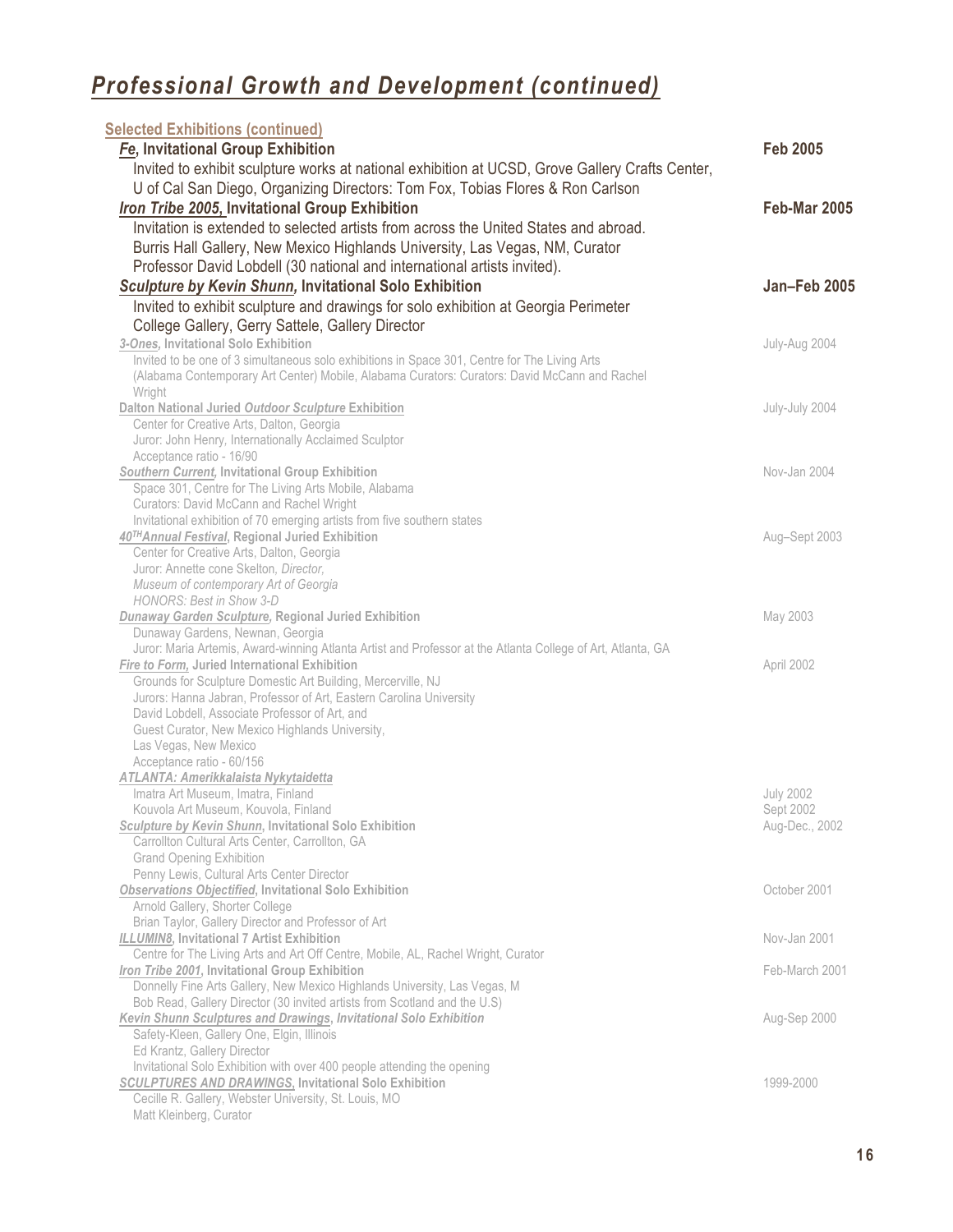| <b>Selected Exhibitions (continued)</b><br><b>OBSERVATIONS SUBSTANTIATED</b><br><b>MFA Thesis Exhibition</b> | 1999                       |
|--------------------------------------------------------------------------------------------------------------|----------------------------|
| University of Southern Illinois, Carbondale, Illinois                                                        |                            |
| School Art Surplus Space Gallery                                                                             |                            |
| <b>WOOD, Invitational Group Exhibition</b><br>Five Person Invitational - Exhibition                          | 1998                       |
| Carlsten Gallery University of Wisconsin, Stevens Point, Wisconsin                                           |                            |
| Susan Wood, Gallery Director                                                                                 |                            |
| <b>Other Select Professional Activities</b>                                                                  |                            |
| <b>Artist in Residences</b>                                                                                  |                            |
| <b>Six Mile Sculpture Works Residency</b>                                                                    | 2018-ongoing               |
| Invited to be the Amsted Rail Artist in Residence and to present sculpture                                   |                            |
| proposal for limited outdoors exhibition in Granite City, IL. Invited in 2018 and                            |                            |
| continuing to work with residency director on proposal for 2020 residency.                                   |                            |
| <b>Sloss Metal Arts, Artist in Residence</b>                                                                 | 2006                       |
| Invited to be the 2006 Summer Artist in Residence at Sloss Furnaces Historical                               |                            |
| Landmark, Birmingham, AL                                                                                     |                            |
| <b>Sculpture Proposals</b>                                                                                   |                            |
| <b>Huntsville City Center Project Proposal</b>                                                               | 2018                       |
| UWG Sculpture faculty and students submitted a group proposal for major                                      |                            |
| outdoors competition and our proposal made it to the 2 <sup>nd</sup> round of finals.                        |                            |
| <b>UWG Foundations Donor Wall Sculpture</b>                                                                  | 2014-15                    |
| (One year of work, concept drawings, planning and material development.                                      |                            |
| Project was terminated due to facilities redirect in planning)                                               |                            |
| <b>President Sethna's Recognition Sculpture for UWG Foundations</b>                                          | 2014                       |
| Concept and planning for sculpture in recognition of former President Sethna.<br>Project was terminated.     |                            |
| "Conduit" A Sculptural Collaboration with Bill Dennisuk                                                      | Dec 05 to June 06          |
| A year and a half long \$50,000 project, multiple meetings, proposal items and                               |                            |
| planning. Proposal selected as one of four finals for Freedom Park Art Project.                              |                            |
| Cancelled due to loss of total funding support for ATL Freedom Park.                                         |                            |
| Commissioned for two large bronze sculptures, B. Duncan, Monroe, Maine                                       | 2004-2006                  |
| After two years of planning, design and work, project was unfunded and unrealized.                           |                            |
| <b>UWG Faculty Exhibition</b>                                                                                |                            |
| <b>UWG Campus</b>                                                                                            | 2000-Present               |
| Atlanta Gallery Program                                                                                      | 2006                       |
| Bradley Street Fish House (organized and curated faculty and student exhibition)                             | 2001                       |
| <b>Art/Sculpture Professional Assessment and Appraisal</b>                                                   |                            |
| <b>Conducted Research and Final Appraisal</b>                                                                | <b>June &amp; Sep 2017</b> |
| Conducted research and appraisal information for two separate sculptures by Artist Richard                   |                            |
| Hill: carved granite sculpture for Mr. Coleman of Carrollton, GA, and pyramids, crystal                      |                            |
| sculpture titled "Infinity Chamber "for Mr. Bruce Cohen.                                                     |                            |
| <b>Conducted Research and Appraisal</b>                                                                      | <b>Nov 2015</b>            |
| Conducted research and appraisal information for CHS Band sculpture by Artist Daniel                         |                            |
| McMillan: Bronze shield sculpture on wooden base for Mr. Michael Post, Carrollton High                       |                            |
| School Trojans Band Booster VP and Legacy of Champions, Chairman.                                            |                            |
| <b>Honors</b>                                                                                                |                            |
| Requested to be a member of the Metals Arts Program Board of Directors in 2005 by the                        |                            |
| Director of the Metals Arts Program Paige Wainwright at Sloss Furnaces Historical<br>Landmark                |                            |